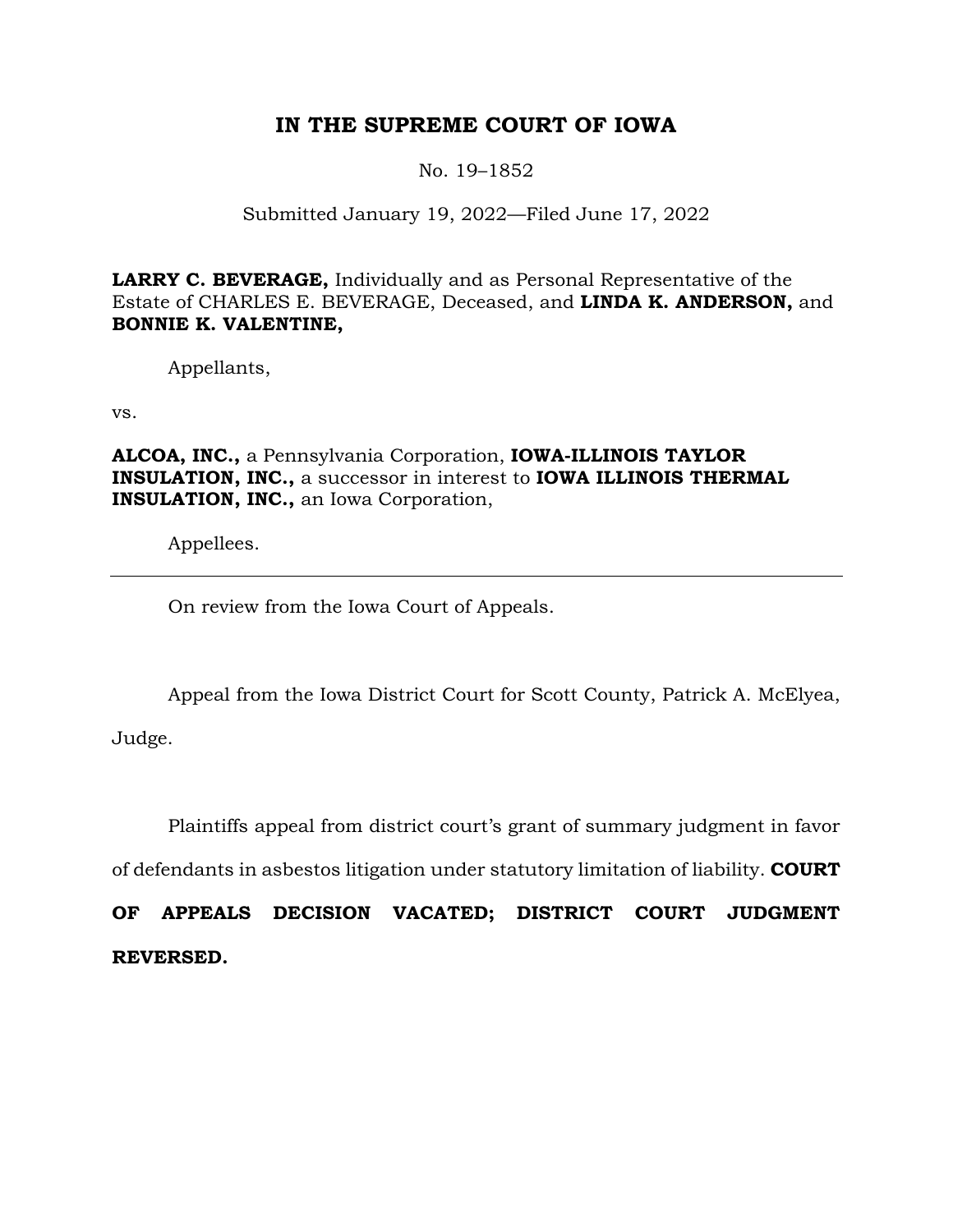Oxley, J., delivered the opinion of the court in which Christensen, C.J., and Appel and McDonald, JJ., joined. Waterman, J., filed a dissenting opinion, in which Mansfield and McDermott, JJ., joined.

Lisa W. Shirley (argued) of Dean Omar Branham Shirley, LLP, Dallas, Texas, and James H. Cook of Dutton, Daniels, Hines, Kalkhoff, Cook & Swanson, PLC, Waterloo, for appellants.

Kevin P. Horan (argued), Douglas M. Sinars, and Owen Blood of Sinars Slowikowski Tomaska, LLC, Chicago, Illinois, for appellee Iowa-Illinois Taylor Insulation, Inc.

Robert M. Livingston (argued) and William R. Hughes, Jr., of Stuart Tinley Law Firm, LLP, Council Bluffs, for appellee Arconic, Inc., f/k/a ALCOA, Inc.

Matthew McKinney and Thomas Story of Brown, Winick, Graves, Gross & Baskerville, P.L.C., Des Moines, and Mark Behrens of Shook, Hardy & Bacon L.L.P., Washington, D.C., for amici curiae Iowa Association of Business and Industry, Iowa Insurance Institute, NFIB Small Business Legal Center, and Coalition for Litigation Justice, Inc.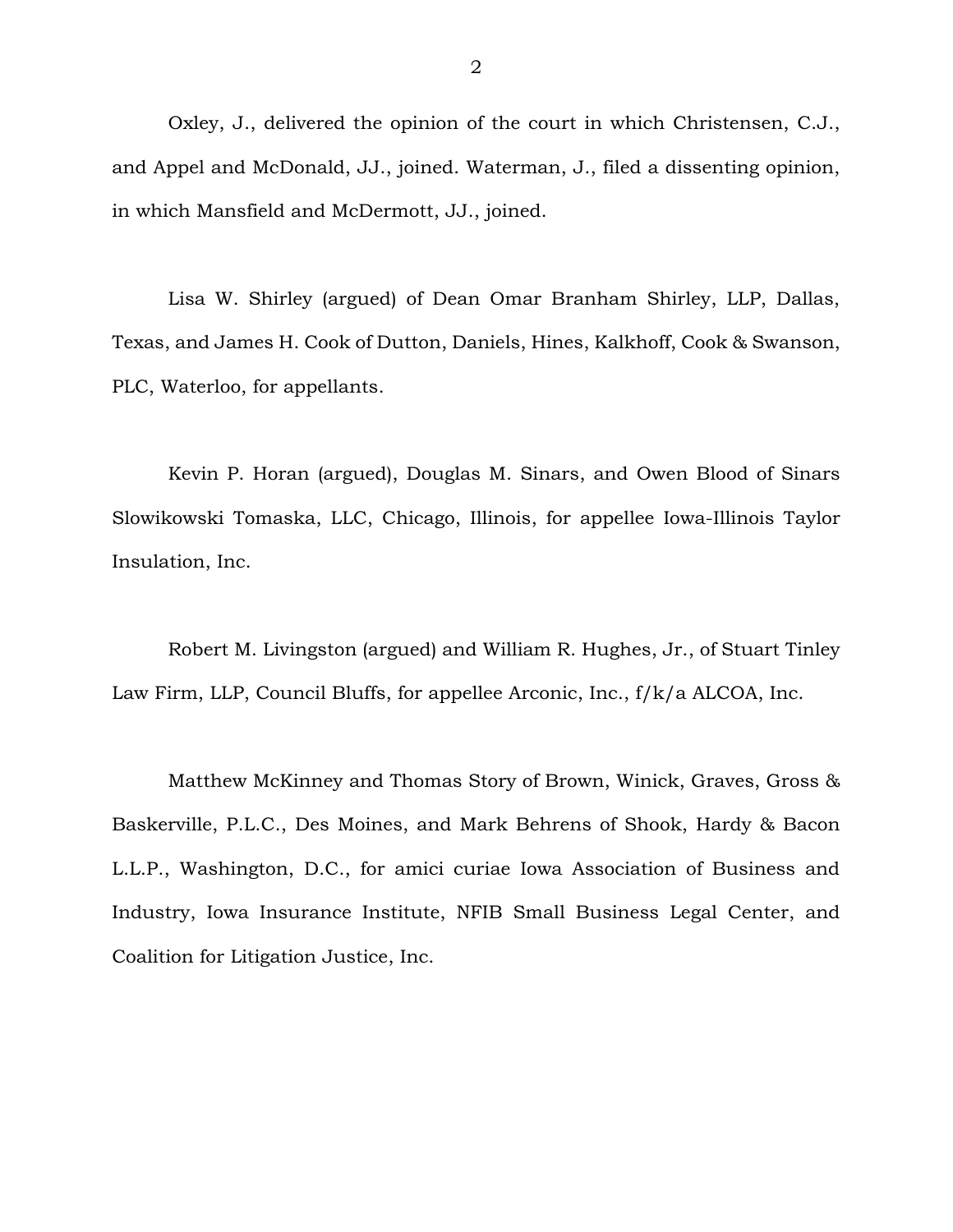#### **OXLEY, Justice.**

In 2017, the Iowa General Assembly followed the lead of several other states in enacting detailed tort reform related to asbestos litigation, codified in three new chapters of the Iowa Code: chapters 686A, 686B, and 686C. As a general matter, the legislation requires plaintiffs bringing asbestos lawsuits to identify actual or potential claims they may have against an asbestos manufacturer's section 524(g) bankruptcy trust. This alerts defendants in the asbestos litigation to other possible sources of recovery for the plaintiff that can be used as a setoff against any recovery ordered in the litigation. The legislation also requires a plaintiff to file detailed medical and background information with their initial pleading to prioritize asbestos claims by plaintiffs with current physical conditions over those by plaintiffs who are not yet sick.

Iowa also added a provision not found in any other state's legislation: "A defendant in an asbestos action or silica action shall not be liable for exposures from a product or component part made or sold by a third party." Iowa Code § 686B.7(5) (2018). In this asbestos case, the district court read section 686B.7(5) to limit liability to manufacturers of the offending asbestos-containing product and granted summary judgment on plaintiffs' premises liability claims against Alcoa and on their products liability claims against Iowa-Illinois Taylor Insulation for supplying, but not manufacturing, the asbestos-containing insulation in the Alcoa plant.

On our review of the statute, we conclude the district court failed to appreciate the legal significance of the legislature's use of the phrase "product or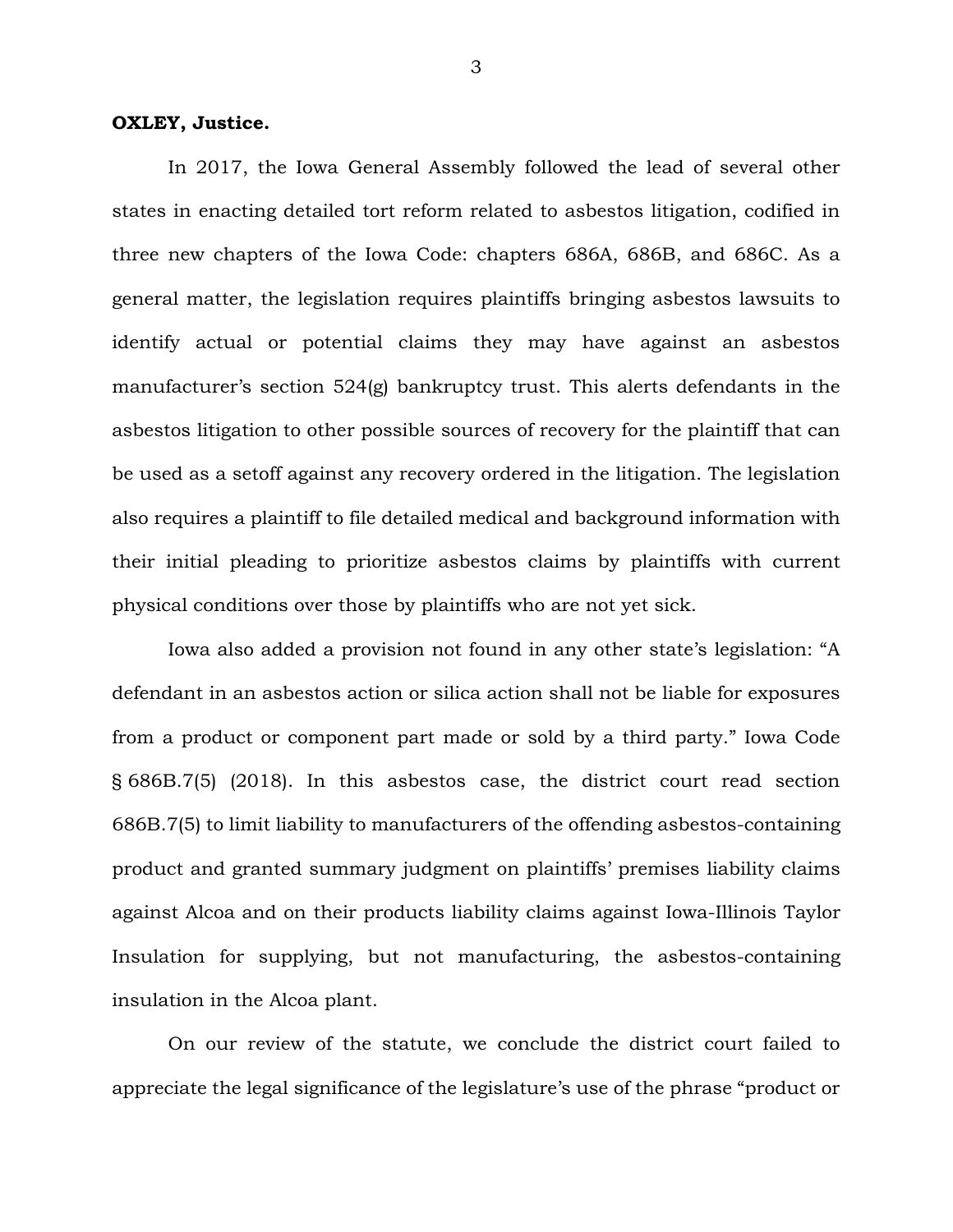component part made or sold by a third party" to reference a products liability defense known as the "component parts defense," or "bare metal defense" as described in the specific context of asbestos litigation. Properly considering the context of the provision, we conclude section 686B.7(5) does not apply to the claims against Alcoa or Iowa Illinois-Taylor Insulation, and we reverse the district court's grant of summary judgment.

#### **I. Background Facts and Proceedings.**

Charles Beverage was diagnosed with malignant mesothelioma in September 2015 and passed away from the disease on October 7, 2015. His children, Larry Beverage, Linda K. Anderson, and Bonnie K. Valentine, and the executor of his estate, Larry Beverage, (collectively referred to as "Beverage") filed this action against two defendants, Alcoa, Inc.<sup>1</sup> and Iowa-Illinois Taylor Insulation, Inc. (IITI), on September 27, 2017.<sup>2</sup> In an amended petition, Beverage alleged claims for negligence, premises liability, strict liability, breach of express and implied warranties, and loss of consortium.

The claims stem from Charles's exposure to asbestos-containing insulation and other asbestos-containing products when he worked as an independent construction contractor inside Alcoa's aluminum plant in Bettendorf from the 1950s through the mid-1970s. IITI, a supplier and

<sup>1</sup>Alcoa, Inc. is now known as Arconic, Inc. We refer to the defendant as "Alcoa" to maintain consistency with the caption of the case.

<sup>2</sup>Beverage originally filed suit in Missouri state court, naming a number of other defendants in addition to Alcoa and IITI. That case was dismissed for lack of personal jurisdiction over the defendants, and Beverage then filed this action in Iowa state court.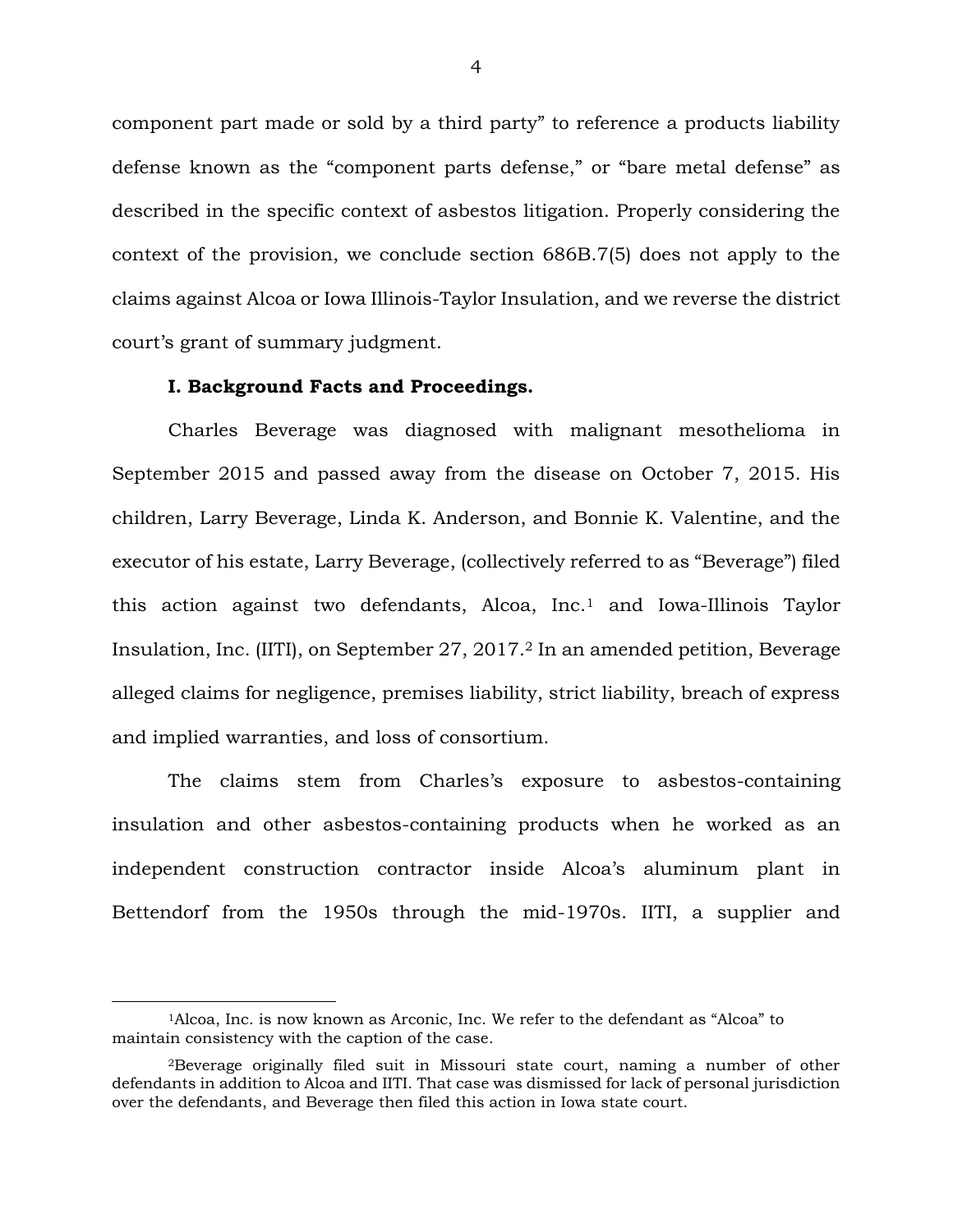distributor of insulation products, supplied and installed much of the asbestoscontaining insulation used in the Alcoa plant. IITI did not manufacture insulation, but it did, at Alcoa's direction, supply asbestos-containing insulation and install it at Alcoa's plant. There are no allegations that Alcoa manufactured or produced asbestos-containing products.

Both defendants moved for summary judgment based on recently-enacted Iowa Code section 686B.7(5), arguing the provision's protection against liability "for exposures from a product or component part made or sold by a third party" applied to each of them. Alcoa faced premises-type liability for failing to provide Charles with a safe environment and failing to warn him of the dangers of the asbestos dust he worked around inside its plant. IITI faced products liability claims of negligence and strict liability for its role in supplying and installing the insulation that was present in the Alcoa plant. The district court parsed the twenty-eight-word provision to conclude that the statute unambiguously granted immunity to any defendant who did not manufacture the offending asbestoscontaining products. The district court traced the insulation at issue to manufacturers Johns Manville and Eagle-Pitcher, not Alcoa or IITI, and dismissed all claims against both defendants.

The court of appeals affirmed the district court's grant of summary judgment, agreeing with its interpretation of section 686B.7(5) as unambiguously granting immunity to Alcoa and IITI since the asbestoscontaining insulation was manufactured by third parties. We granted Beverage's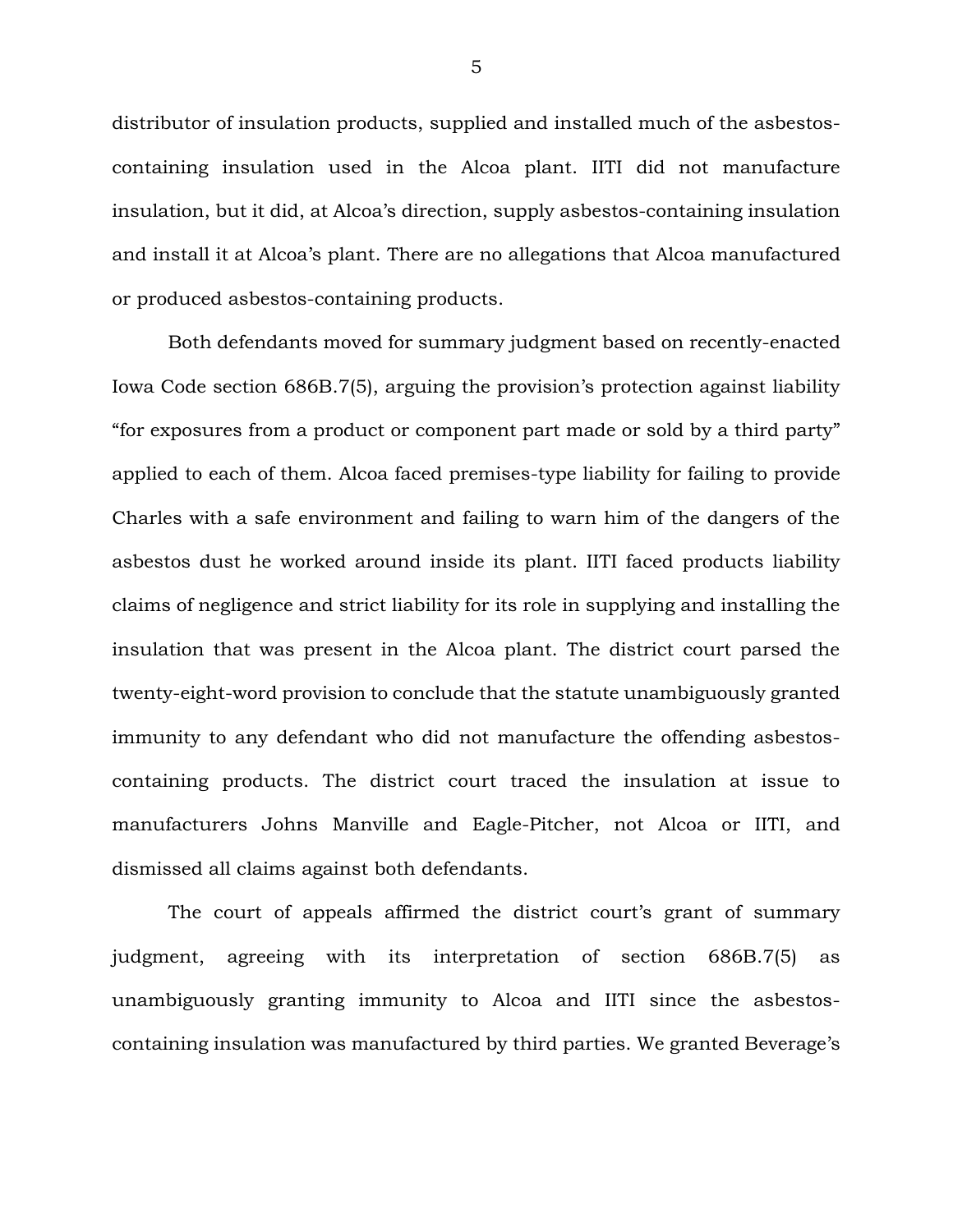application for further review to address the meaning of the newly enacted statute.

#### **II. Analysis.**

Beverage does not dispute the factual basis for the district court's ruling, challenging only its legal interpretation of section 686B.7(5). We review both the grant of summary judgment and the interpretation of a statute for correction of legal error.<sup>3</sup> *Albaugh v. The Reserve*, 930 N.W.2d 676, 682 (Iowa 2019). "Summary judgment is appropriate 'if the record reveals only a conflict concerning the legal consequences of undisputed facts.'" *EMC Ins. Grp. v. Shepard*, 960 N.W.2d 661, 668 (Iowa 2021) (quoting *MidWestOne Bank v. Heartland Co-op*, 941 N.W.2d 876, 882 (Iowa 2020)).

**A. Background of Asbestos Litigation.** Iowa Code section 686B.7 was passed as part of a comprehensive bill enacting tort reform in asbestos litigation, so we start with an understanding of what was going on in asbestos litigation at the time. Asbestos was once considered a "magic mineral" due to its diverse uses. Timothy B. Mueller, Comment, *Tomorrow's Causation Standards for Yesterday's Wonder Material:* Reiter v. ACandS, Inc. *and Maryland's Changing Asbestos Litigation*, 25 J. Contemp. Health L. & Pol'y 437, 440 & n.24 (2009) [hereinafter Mueller]. In the early twentieth century, it became the material of choice for industries manufacturing products that needed the heat resistance, low

<sup>3</sup>The Beverage family also raised constitutional challenges to section 686B.7(5) on appeal. But as the court of appeals noted, those claims were not raised below and were therefore not preserved for appellate consideration. We agree with the court of appeals' resolution of the constitutional challenges and do not disturb its analysis of those claims.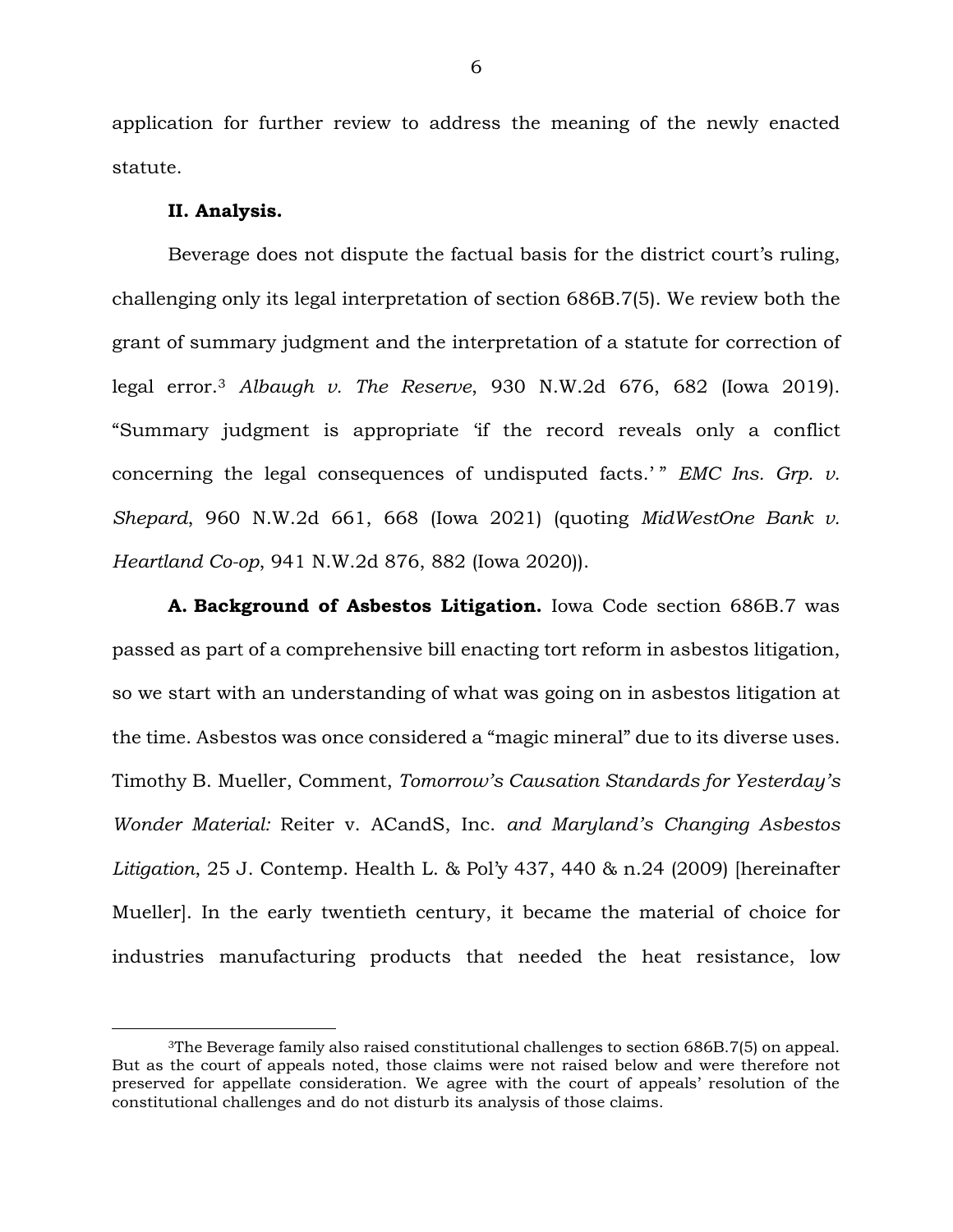electrical conductivity, flexibility, and high tensile strength that asbestos provided. *Id.* at 440–41. Asbestos has been used in thousands of products ranging from thermal insulation to roofing shingles, acoustic ceiling tiles, floor tiles, air conditioning systems, fireproofing, cigarette filters, and automobile brake parts.<sup>4</sup> *Id.* It can be found in houses, schools, courthouses, factories, and industrial facilities throughout the United States.

But that miracle mineral is now considered "yesterday's mistake" given what is known about the harms of asbestos. *Id.* at 441. When asbestos fibers are released into the air, microscopic fibrous particles are ingested or inhaled by those in the vicinity. The fibers get stuck in the lungs, causing inflammation and irritability of the lung tissues. *Id.* at 442. Repeated exposure to high concentrations of asbestos in the ambient air over an extended period of time can result in lung scarring, pleural thickening, and tumors. *Id.* at 442 & n.36. Mesothelioma, "a rare tumor that affects the tissues lining the thoracic and abdominal cavities," was connected to asbestos exposure in the early 1960s. *Id.* at 442–43. Mesothelioma has a latency period that is measured in decades, so it is not detected until years after the exposure. *See Ganske v. Spahn & Rose Lumber Co.*, 580 N.W.2d 812, 813 n.1 (Iowa 1998) (describing mesothelioma's

<sup>4</sup>Even before becoming part of the industrial revolution,

<sup>[</sup>a]sbestos was used in ancient times to make pottery and wicks for oil lamps. Later, it was used for textiles, including a purse for Benjamin Franklin and even a suit that enabled a person to walk through fire. Asbestos was even incorporated into paper to increase the archival quality of important Vatican documents for Pope Pius IX.

Mueller, 25 J. Contemp. Health L. & Pol'y at 440 (footnotes omitted).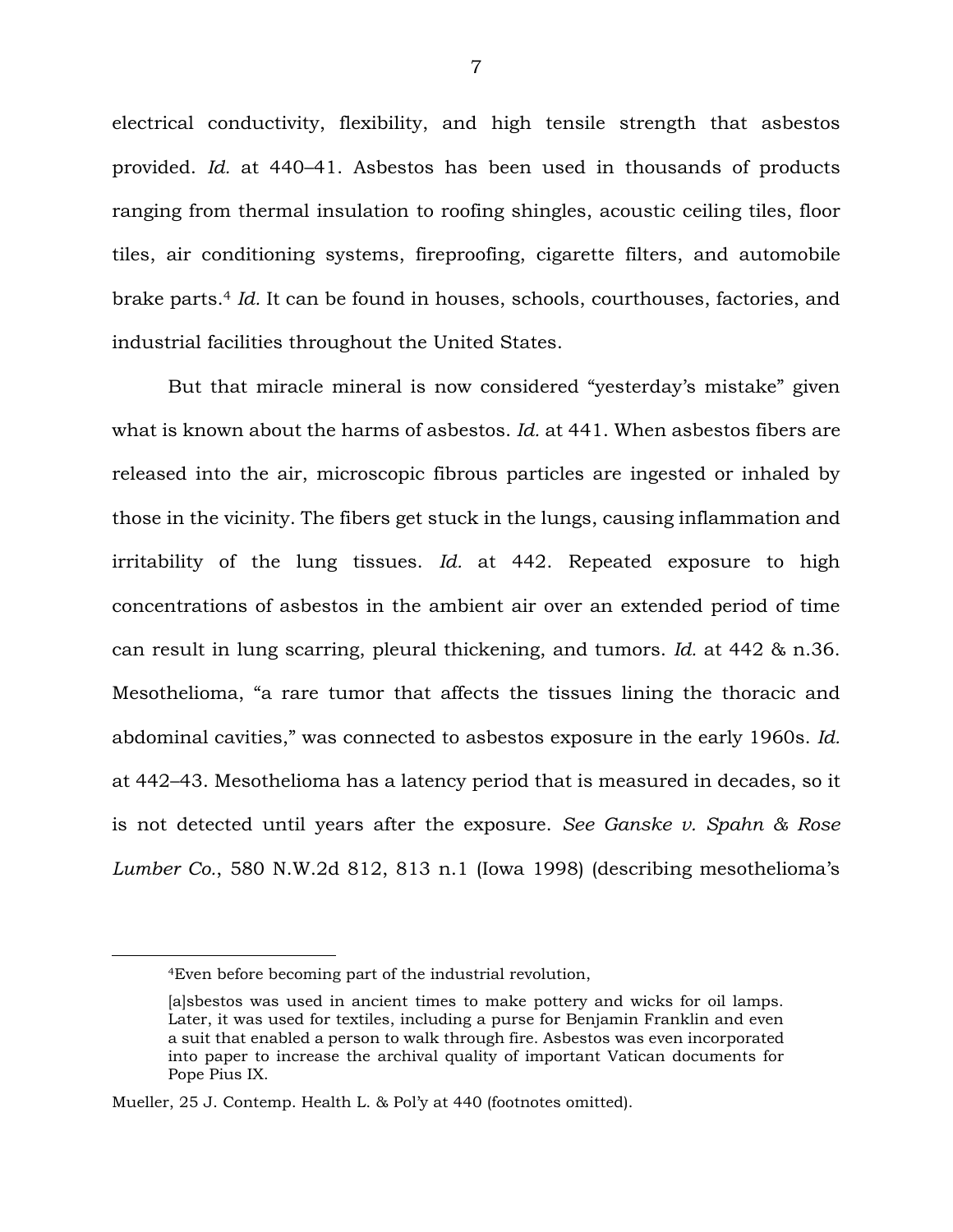latency period between twenty and forty years). There is no cure for mesothelioma, and once its symptoms appear, it is a quick but painful way to die.

American "courts first began recognizing claims against asbestos manufacturers in the early 1970s." Michael D. Kelley, Boley v. Goodyear Tire & Rubber Co., 37 Ohio N.U. L. Rev. 901, 912 (2011) [hereinafter Kelley]. Asbestos litigation gained significant traction in 1973 when the United States Court of Appeals for the Fifth Circuit affirmed a judgment holding asbestos manufacturers jointly and severally liable under a theory of strict liability to an insulation worker. *See Borel v. Fibreboard Paper Prods. Corp.*, 493 F.2d 1076, 1096 (5th Cir. 1973). Asbestos litigation in the United States exploded, and by 2002—twenty years ago now—approximately 730,000 individuals had filed lawsuits related to asbestos exposure. *See* Kelley, 37 Ohio N.U. L. Rev. at 912.

**B. Legislative Responses Bringing Tort Reform to Asbestos Litigation.**  Distinct issues related to asbestos litigation have led states to enact legislation regulating asbestos lawsuits. First is the increase in "unimpaired" claims claims filed by plaintiffs exposed to asbestos products but who were not yet sick. The primary concern raised by this trend "was the reality that such mass filings would divert the limited resources away from the victims who were suffering from cancer or other serious asbestos-related illness and into the pockets of claimants who had some physical indication of exposure but were not sick." 3 Lawrence G. Cetrulo, *Toxic Torts Litigation Guide* § 33:33, Westlaw (database updated Dec. 2021) [hereinafter *Toxic Torts Litigation Guide*]. In 2004, Ohio led the way with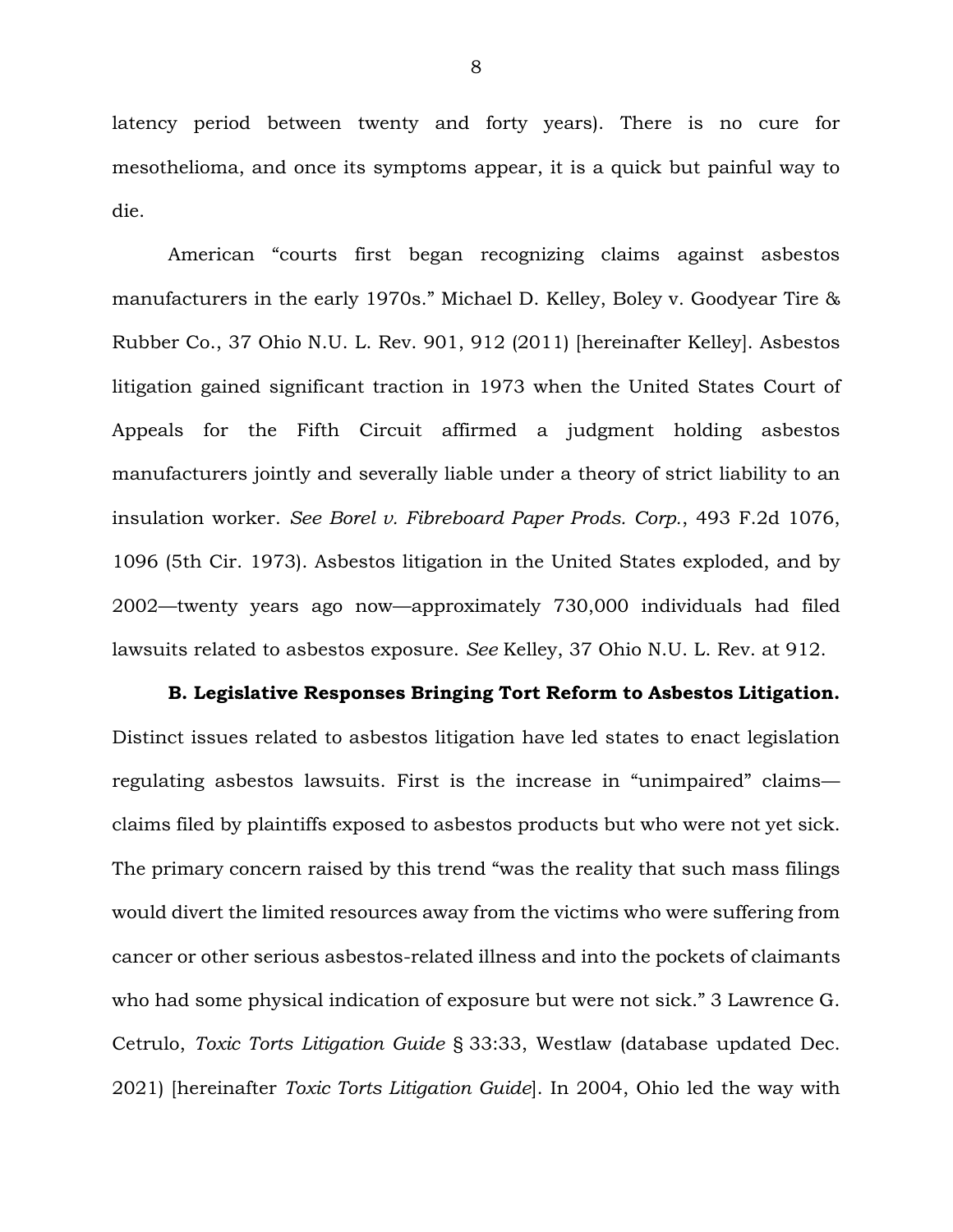asbestos tort reform by "adopt[ing] objective minimum medical criteria standards for plaintiffs filing asbestos exposure claims." Kelley, 37 Ohio N.U. L. Rev. at 914; *see also* Ohio Rev. Code Ann. §§ 2307.91–.98 (West, Westlaw through File 100, 2021–22 Gen. Assemb.). The basic premise of medical criteria legislation is to "provide for a physical impairment requirement, and necessary qualifications of the professional rendering the diagnosis, in order to file an active claim." *Toxic Torts Litigation Guide* § 33:33. The legislation precludes plaintiffs from bringing a claim unless and until they have medically documented physical impairments tied to asbestos exposure. The same legislation also tolls statutes of limitation and statutes of repose until the physical impairment has manifested so plaintiffs don't lose their claim before it begins. *Id.* Many states have followed with similar legislation.<sup>5</sup> Commentators describe these requirements as "significant because they prevent plaintiffs' attorneys from recruiting and filing weak or unimpaired claims and settling them in the midst of claims with serious injuries, thereby protecting the resources to compensate the plaintiffs with the most serious injuries." *Id.* & n.8 (citing Hanlon and Anne Smetak, *Asbestos Changes*, 62 N.Y.U. Ann. Surv. Am. L. 525, 568–69 (2007)). The Ohio claim prioritization legislation has reportedly cut down ninety percent of asbestos filings. *See* Kelley, 37 Ohio N.U. L. Rev. at 914–16.

 $5$ See, e.g., Ga. Code Ann. §§ 51-14-1 to  $-10$  (West, Westlaw through Act 753, 2022 Reg. Sess.) (outlining the items an exposed person can provide to show they received a medical diagnosis showing they sustained an asbestos-related injury); Kan. Stat. Ann. §§ 60-4901 to - 4911 (2021); S.C. Code Ann. §§ 44-135-10 to -110 (2021); Tex. Civ. Prac. & Rem. Code Ann. §§ 16.0031, 90.001–.012 (West 2022); W. Va. Code Ann. § 55-7G-1 to -10 (West, Westlaw through 2022 First Spec. Sess., Reg. Sess., and Second. Spec. Sess., Mar. 27, 2022).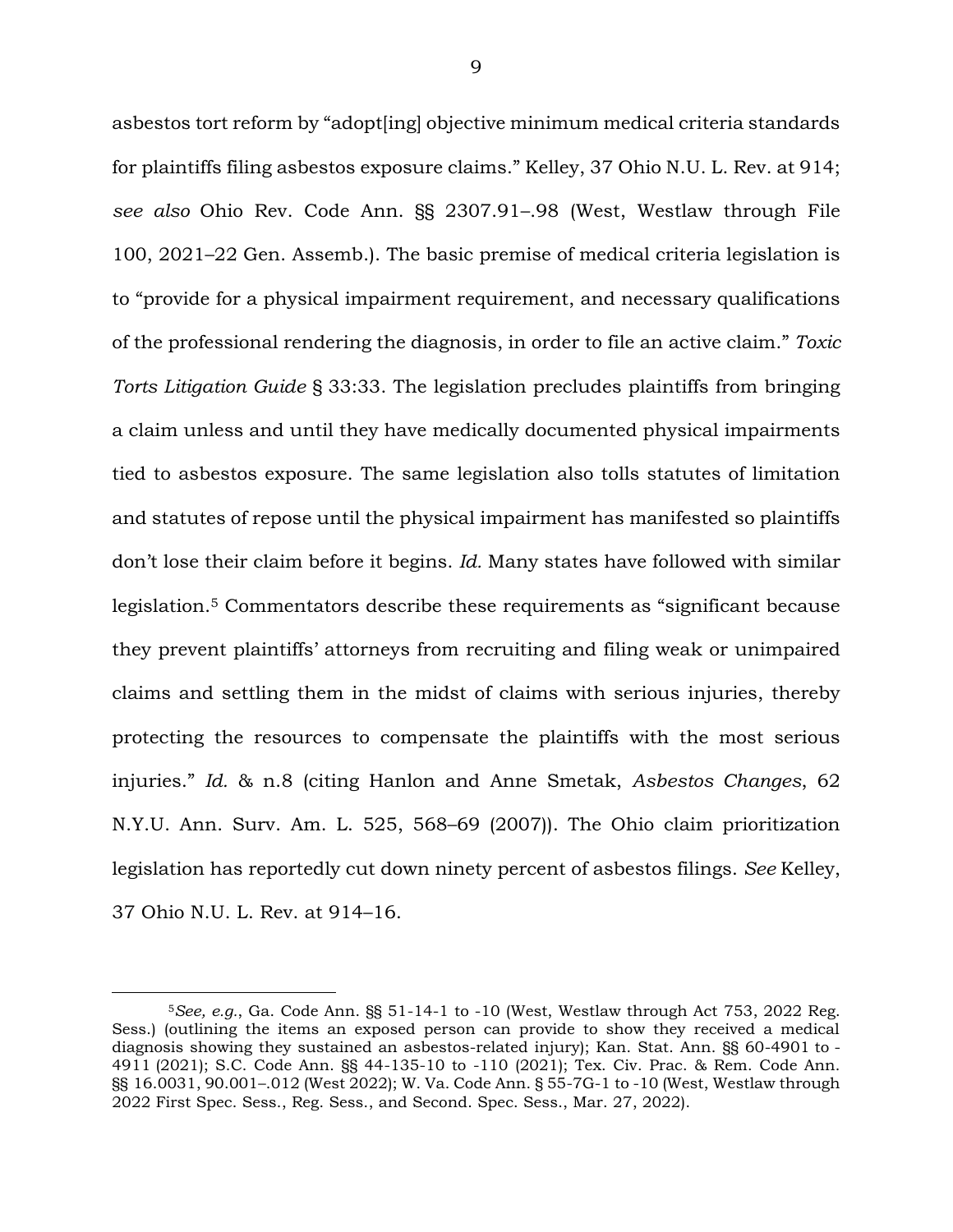The second issue stems from the proliferation of asbestos manufacturers that have sought bankruptcy protection. Asbestos product manufacturers faced with thousands of claims by individuals exposed to their products started seeking relief in bankruptcy court. Johns Manville was the first, filing for bankruptcy protection in 1982 and ultimately creating a trust as part of those proceedings. The bankruptcy trust provided the only avenue for claimants to recover, and it limited recovery to claimants with specific medical and exposure criteria. *See Toxic Torts Litigation Guide* § 33:36. Other manufacturers quickly followed suit, and in 1994 Congress codified the Johns Manville model for bankruptcy at 11 U.S.C. § 524(g). *See id.*; *see also Construction and Application of Bankruptcy Code Asbestos Trusts, 11 U.S.C.A. § 524(g)*, 86 A.L.R. Fed. 2d 365 § 2 (2014). Section 524(g) "trusts answer for the tort liabilities of the great majority of the historically most-culpable large manufacturers that exited the tort system through bankruptcy over the past several decades." William P. Shelley et al., *The Need for Further Transparency Between the Tort System and Section 524(g) Asbestos Trusts*, 23 Widener L.J. 675, 675–76 (2014).

"As the 'main players' have exited the tort system through bankruptcy, asbestos plaintiffs have turned to targeting an ever-growing number of 'peripheral' defendants that have comparatively lower degrees of culpability for the claimant's injuries." *Id.* at 676. A common claim against "peripheral" defendants is a premises liability claim. "In a practical sense (and without excessive doctrinal scruple) premises claims are the non-product work-site claims that are left over after the claims barred by workers' compensation laws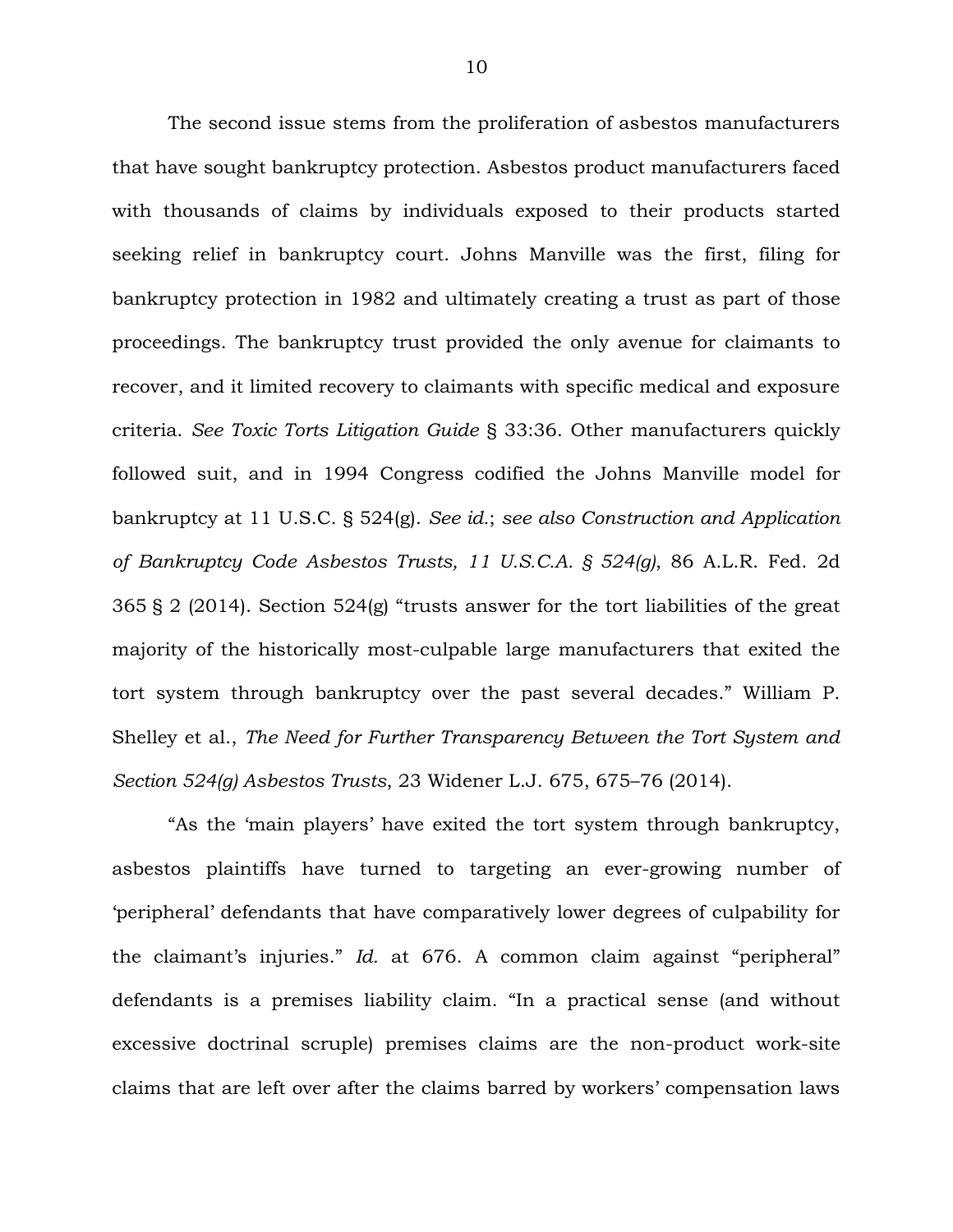are taken away." Patrick M. Hanlon, Developments in Premises Liability Law 2005, ALI-ABA Course of Study: Asbestos Litigation in the 21st Century, SL041 ALI-ABA 665, 668 (Westlaw 2005) [hereinafter Hanlon]. "Typically those claims have been asserted by employees of independent contractors," *id.*, similar to the claim made by Beverage against Alcoa.

Without disclosure of bankruptcy trust claim materials, these peripheral defendants are often forced to pay more than their fair share of a plaintiff's damages, and plaintiffs could receive a double recovery—once from the manufacturers' 524(g) bankruptcy trusts and again from litigation with the peripheral defendants. *Toxic Torts Litigation Guide* §33.37. Starting in Ohio in 2012, many states have passed legislation requiring plaintiffs in asbestos lawsuits to identify 524(g) trusts to which they may have a claim.<sup>6</sup> "The central purpose of these statutes is to provide transparency by requiring plaintiffs to disclose any trust claims in the early stages of litigation and to prevent plaintiffs from double-dipping." *Toxic Torts Litigation Guide* § 33:37. Notably, the bankruptcy trust transparency legislation does not limit a plaintiff to seeking recovery only from the manufacturers' trusts. Rather, it requires plaintiffs to disclose available funds from bankruptcy trusts to their litigation defendants to

<sup>6</sup>*See Toxic Torts Litigation Guide* § 33:37 (discussing Ohio's enactment of asbestos bankruptcy trust transparency legislation in 2012, codified at Ohio Rev. Code Ann. §§ 2307.951– .954, and the states that followed). Other states have enacted similar legislation. *See, e.g.*, Ariz. Rev. Stat. §12-782 (2022); Ga. Code Ann. § 51-14-7; Okla. St. tit. 76, §§ 81–89 (2021); Tenn. Code Ann. § 29-34-601 to -609 (2022); Tex. Civ. Prac. & Rem. Code Ann. §§ 90.051–.058; Utah Code Ann. §§ 78B-6-2001 to -2010 (2021); Wis. Stat. §802.025 (2022).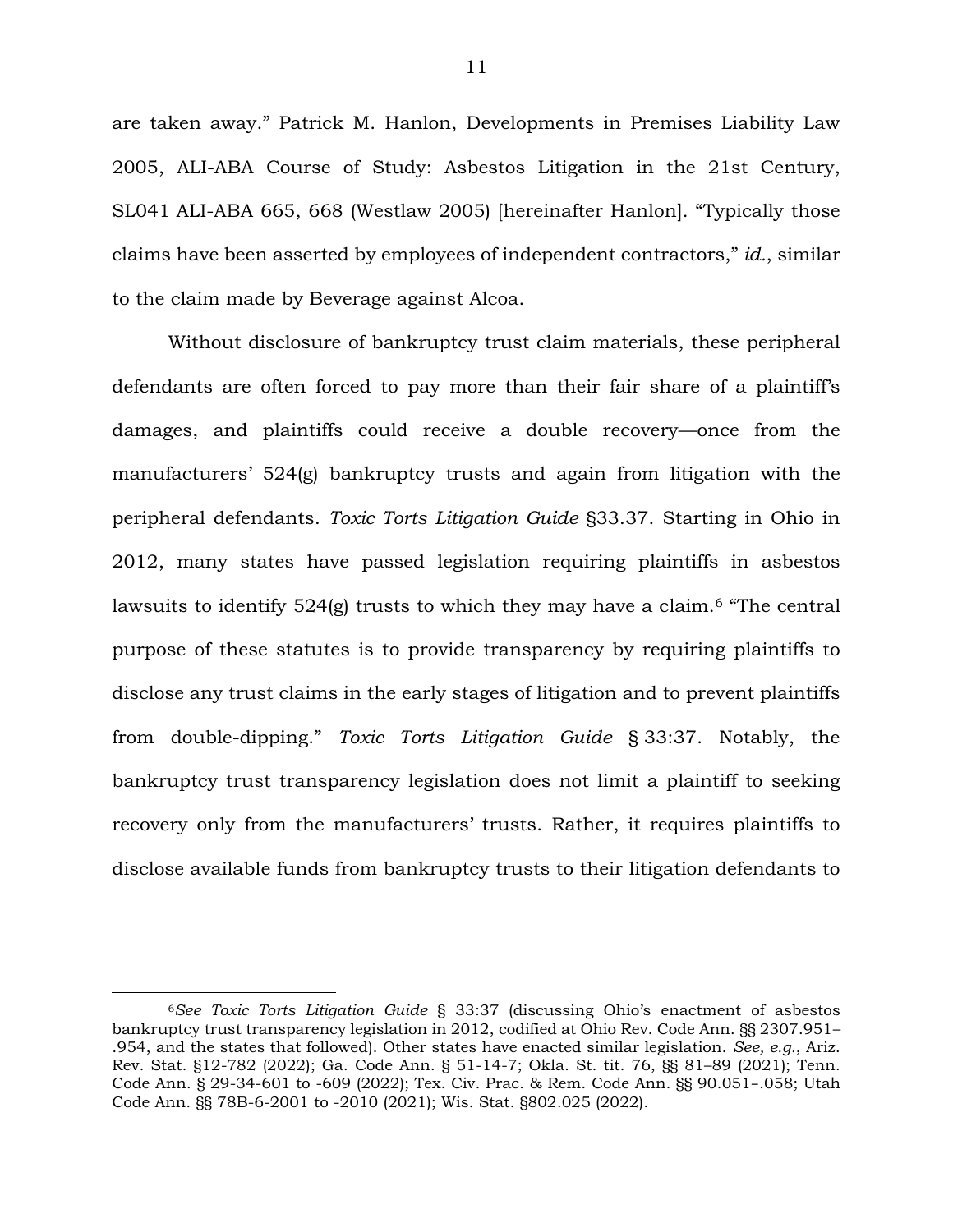ensure plaintiffs are consistent in their claimed exposures and do not unfairly seek the same recovery from multiple sources. *See id.*

Finally, some states have enacted legislation to limit successor liability for entities acquiring the stock or assets of companies previously involved in manufacturing or selling products containing asbestos as long as the successor does not continue the asbestos-related activities of its predecessor.<sup>7</sup> Pennsylvania has one such statute, which was described as advancing a state's "basic governmental interest to make sure [its] corporate merger laws do not unfairly expose innocent companies to ruin solely because of a merger." *Markovsky v. Crown Cork & Seal Co.*, 107 A.3d 749, 768 (Pa. Super. Ct. 2014) (quoting Pa. S. Journal, 185th G.A., 2001 Reg. Sess., No. 63, at 1231–32 (Dec. 11, 2001)).

States have not been consistent in their asbestos litigation tort reform, enacting forms of some or all of these general areas of tort reform. Some states have expanded their legislation to cover other issues in asbestos litigation. For example, Ohio enacted legislation that limits premises liability for "take home" exposure, which often occurred when an employee who worked in a factory where asbestos dust was present brought the dust home and his or her spouse laundered the employee's dusty clothes, inhaling the dangerous asbestos particles as they flew into the air with each shake of the clothes before throwing

<sup>7</sup>*See, e.g.*, Ala. Code § 6-5-682 (2019); GA Code Ann. § 51-15-3 to -7 (2021); Ind. Code § 34-31-8-8 (2021); N.D. Cent. Code § 32-46-01 to -06 (2021); Ohio Rev. Code Ann. § 2307.97; 15 Pa. Stat. and Cons. Stat. Ann. § 1929.1 (2021); S.D. Codified Laws § 20-9-39 (2021); Wis. Stat. § 895.61 (2022); Wyo. Stat. Ann. § 1-1-134 (2021).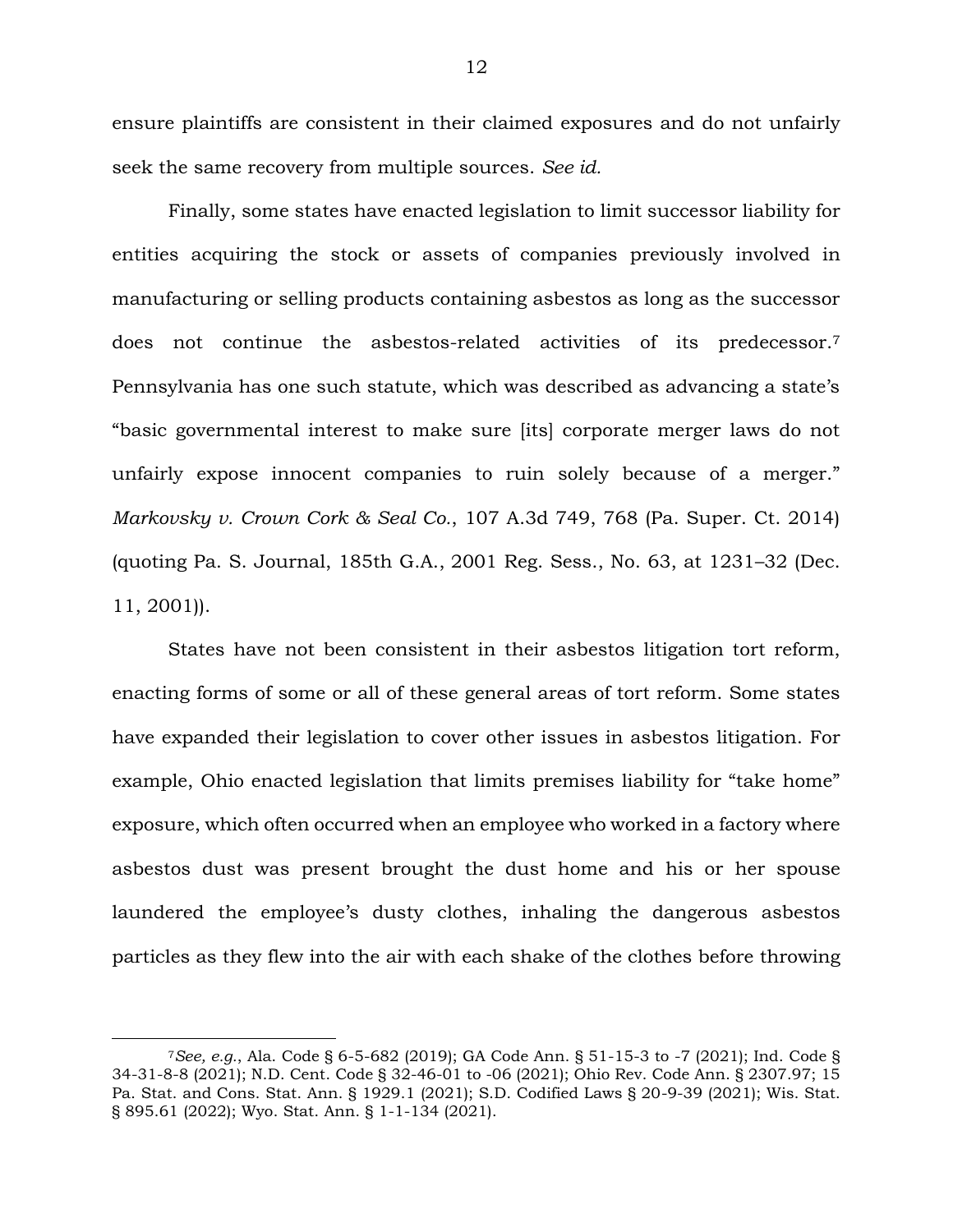them into the wash. *See* Kelley, 37 Ohio N.U. L. Rev. at 915–16 (questioning whether the Ohio legislature "acted overzealously" in enacting legislation to eliminate all take-home exposure liability). Only Ohio and Kansas have enacted legislation precluding liability for this take-home exposure. *See* Kan. Stat. Ann. § 60-4905(a) (2021); Ohio Rev. Code Ann. § 2307.941(A)(1); *see also* Kelley, 37 Ohio N.U. L. Rev. at 915.

**C. The Iowa General Assembly Enacts Senate File 376.** With this background, we turn to the legislation passed by the Iowa General Assembly in 2017 to address asbestos litigation, adding chapters 686A, 686B, and 686C to the Iowa Code. *See* 2017 Iowa Acts ch. 11 (codified at Iowa Code chs. 686A–686C (2018)). The legislation is, to some extent, modeled after legislation enacted in other states described above. *See Toxic Torts Litigation Guide* § 33:37 (discussing Ohio legislation enacted in 2012, followed by legislation enacted or proposed in almost twenty additional states).

Chapter 686A is titled the "Asbestos Bankruptcy Trust Claims Transparency Act" and requires a plaintiff in an asbestos action to investigate and bring claims against asbestos bankruptcy trusts before bringing a claim against solvent defendants. Iowa Code § 686A.3(1)(*a*) (requiring plaintiffs to provide a sworn statement within ninety days of filing an asbestos lawsuit "indicating that an investigation of all asbestos trust claims has been conducted and that all asbestos trust claims that may be made by the plaintiff or any person on the plaintiff's behalf have been filed"). It also requires plaintiffs to disclose to defendants the existence of trusts against which they have made, or could make,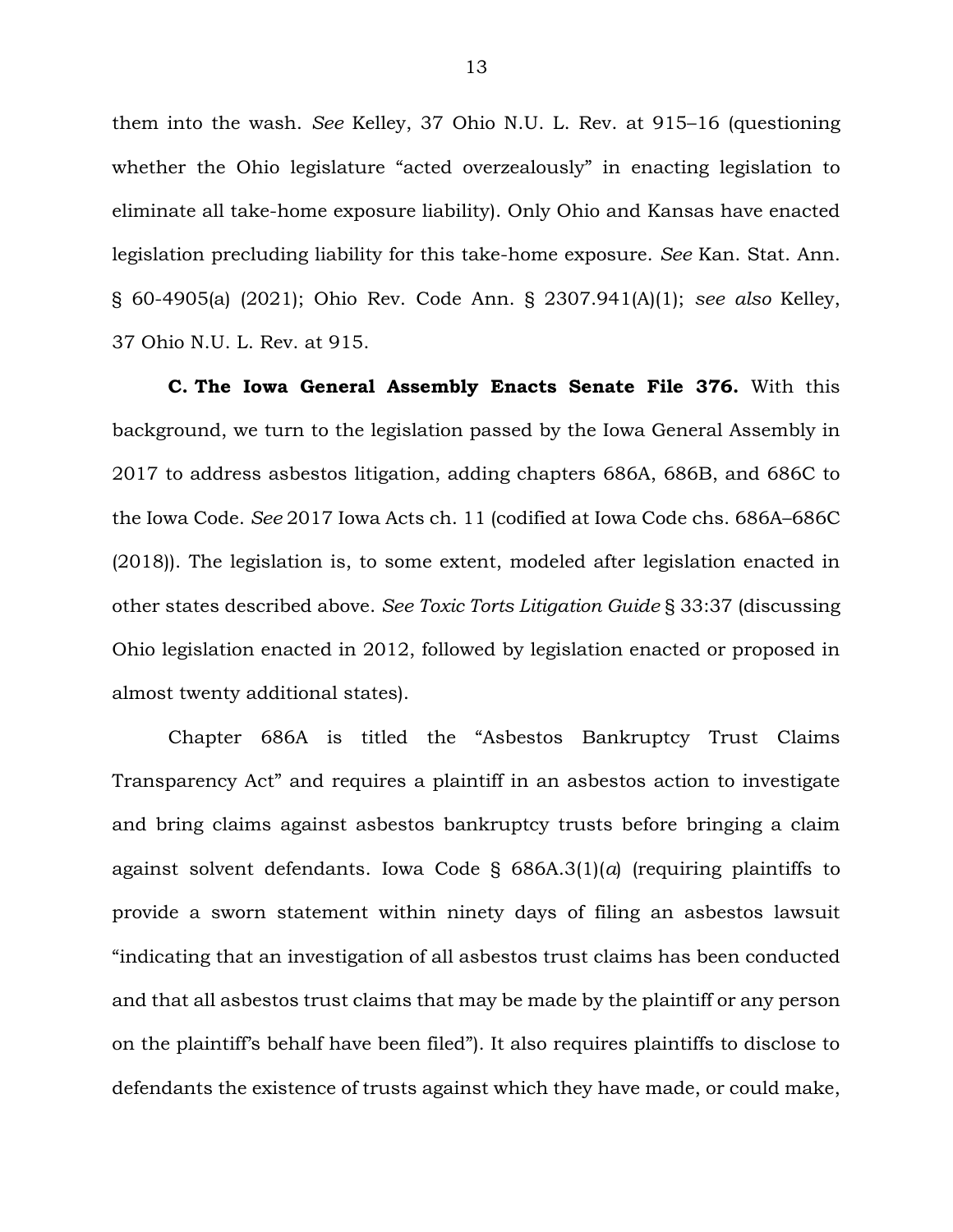a claim. *Id.* § 686A.3(1)(*b*). Chapter 686A does not limit a plaintiff to only seeking recovery from asbestos manufacturers' trusts, but it does provide a mechanism to ensure a plaintiff makes claims against any relevant trusts that can be offset against any recovery in an asbestos tort action. *See* Iowa Code §§ 686A.3, .7.

Chapter 686B is titled the "Asbestos and Silica Claims Priorities Act" and prioritizes claims in favor of plaintiffs who have experienced physical impairment from asbestos exposure. Plaintiffs in Iowa, like elsewhere, have filed lawsuits before experiencing physical symptoms, recovering high-dollar verdicts based on the fear of contracting asbestos-related cancer in the future. *See, e.g.*, *Beeman v. Manville Corp. Asbestos Disease Comp. Fund*, 496 N.W.2d 247, 254–55 (Iowa 1993) (en banc) (affirming verdict in excess of \$500,000 based solely on plaintiff's fear of contracting asbestos-related cancer after being diagnosed with asbestosis). Presymptomatic claims were often the only way a plaintiff could recover damages given the long latency periods for related diseases, which meant their claims would be barred by the statute of repose if not brought until symptoms appeared. *See, e.g.*, *Tallman v. W.R. Grace & Co.—Conn.*, 558 N.W.2d 208, 211 (Iowa 1997) (holding manufacturer of asbestos spray insulation was protected by fifteen-year statute of repose in Iowa Code § 614.1(11) (1993) against claim brought by worker exposed to asbestos).

Chapter 686B largely follows the lead of other medical criteria legislation by "provid[ing] for a physical impairment requirement, and necessary qualifications of the professional rendering the diagnosis, in order to file an active claim." *Toxic Torts Litigation Guide* § 33:33. In Iowa, "[a]n asbestos action

14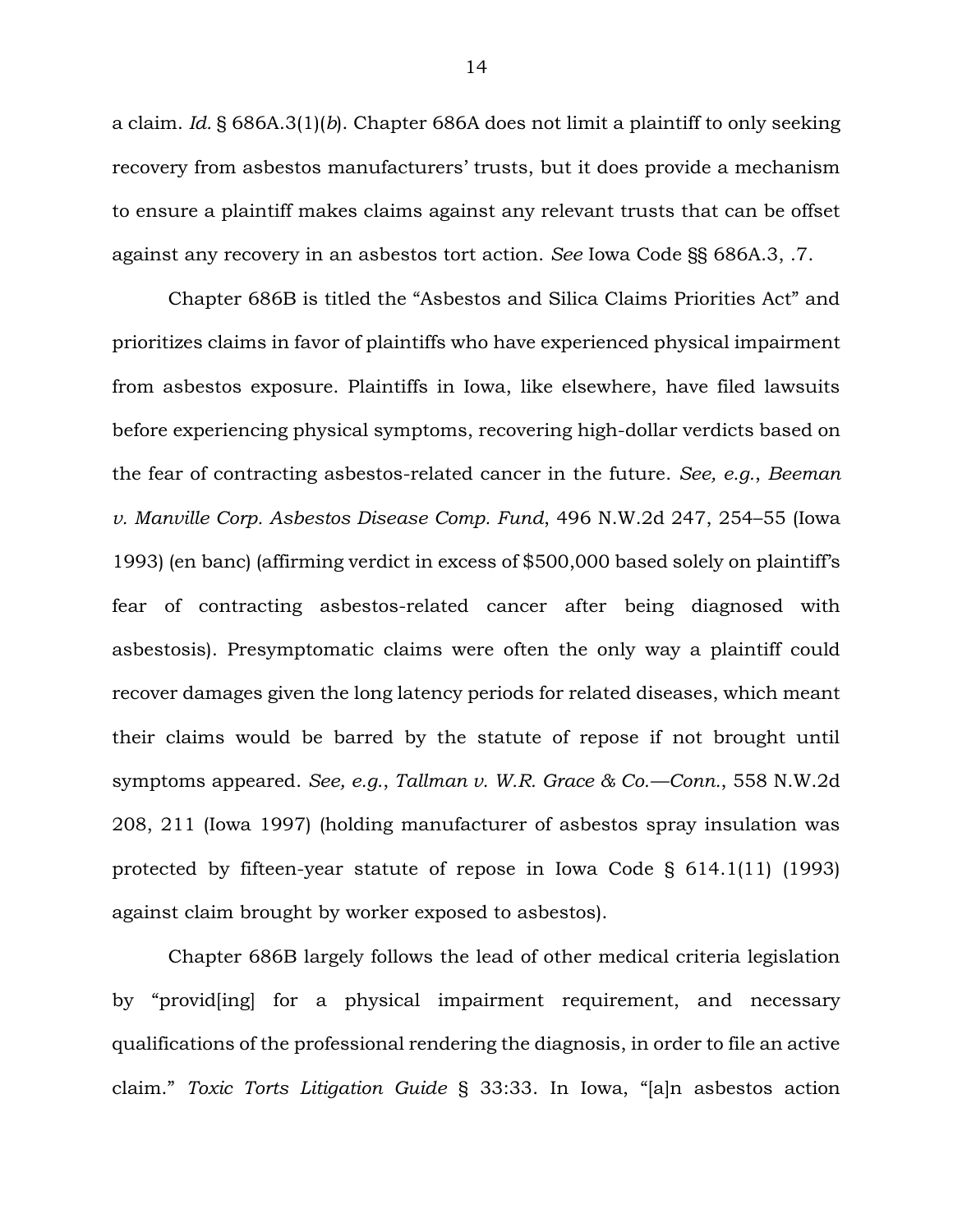involving a nonmalignant condition shall not be brought or maintained in the absence of prima facie evidence that the exposed person has a physical impairment for which asbestos exposure was a substantial contributing factor." Iowa Code § 686B.4. "The prima facie showing shall be made as to each defendant and include a detailed narrative medical report and diagnosis signed under oath by a qualified physician." *Id.* At the same time, chapter 686B tolls an asbestos claim until the plaintiff has "received a medical diagnosis of an asbestos-related impairment" or discovers facts that would lead "a reasonable person to obtain a medical diagnosis." *Id.* § 686B.8(1).

Chapter 686B requires the plaintiff to include with the petition a sworn statement of the evidence that forms the basis of the claim against each defendant. *Id.* § 686B.3(2). The sworn statement must identify the worksites and employers of the exposed person; each asbestos-containing product exposed to, whether bankrupt or not; the location, manner, and duration of exposure to the identified products; and the identity of the manufacturer or seller of the specific asbestos product. *Id.* It also places limits on asbestos claims by prohibiting class action suits. *Id.* § 686B.3(5).

Titled "Procedures — limitation," Iowa Code section 686B.7 includes five separate subsections. These subsections limit use of the medical impairment evidence required to establish a prima facie claim to pretrial proceedings, *id.*  § 686B.7(1)–(2); preclude discovery until a prima facie case is established, *id.*  § 686B.7(3); preclude consolidation of claims for trial involving different plaintiffs absent consent of the parties, *id.* § 686B.7(4); and—the provision at issue here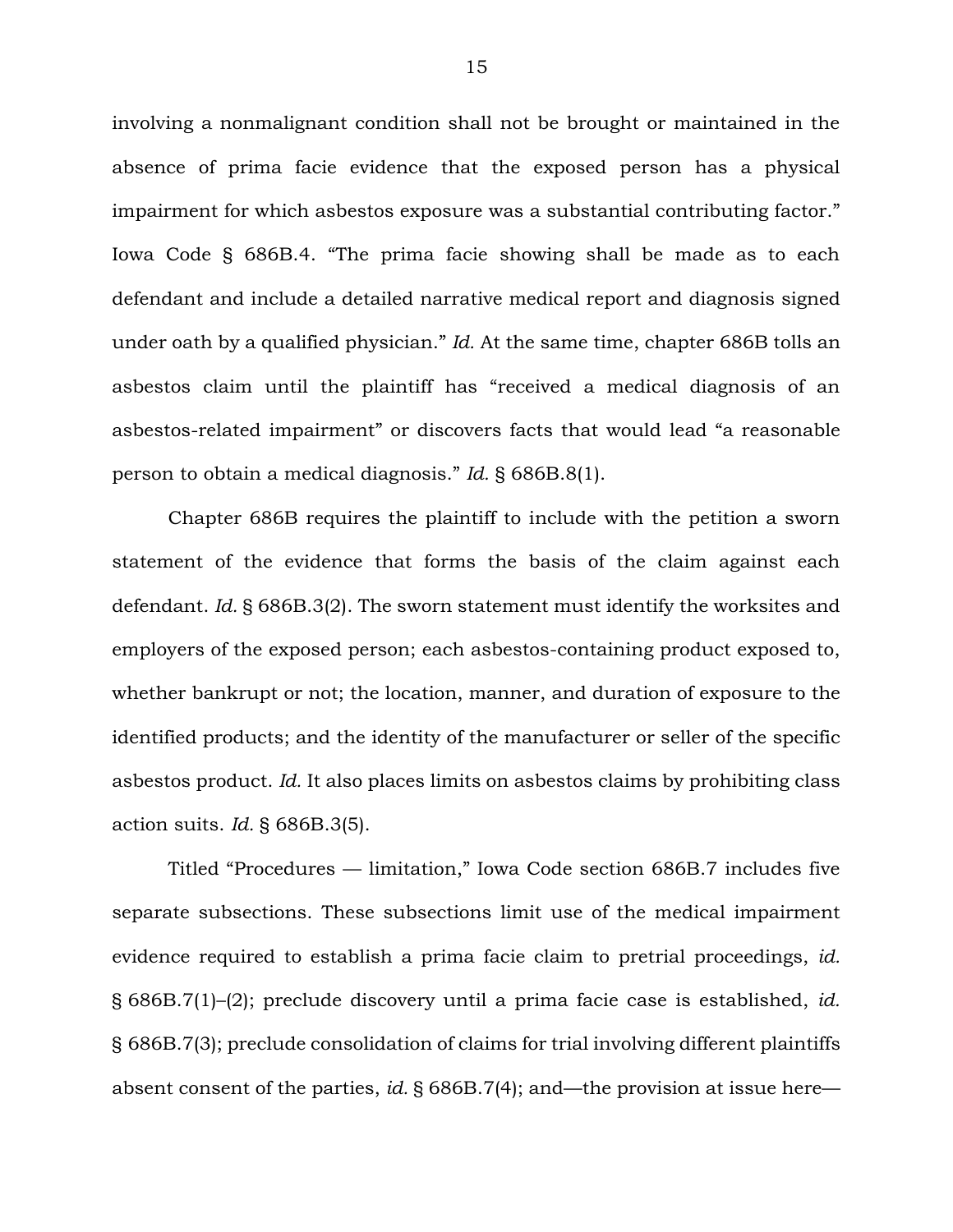protect defendants from liability for exposures to products or component parts made or sold by third parties. This specific provision, Iowa Code section 686B.7(5), is unique; no other state legislation includes a similar limitation on liability.<sup>8</sup>

Finally, while not at issue in this case, chapter 686C covers successor liability. Generally, it limits the liability of any entity sued based on the actions of its predecessors to the fair market value of the assets it received in the transaction from which it became the successor, assuming the entity no longer engages in the asbestos-related activities of its predecessor. *See* Iowa Code § 686C.3. It follows legislation enacted in other states.

**D. The District Court's and Court of Appeals' Analysis of Section 686B.7(5).** This brings us to the specific issue involved in this case. Iowa Code section 686B.7(5) provides: "A defendant in an asbestos action or silica action shall not be liable for exposures from a product or component part made or sold by a third party." IITI most aptly describes the district court's methodology in interpreting the provision: it "painstakingly interpreted each term of the Statute on an almost granular level." Considering the provision word by word, the district court consulted Webster's Collegiate Dictionary to conclude this provision meant that all defendants in an asbestos case are immune from any liability caused by

<sup>8</sup>The Georgia legislature proposed adding a similar provision to its asbestos code that provided: "A product liability defendant in an asbestos action shall not be liable for exposures from a product or component part made or sold by a third party." H.B. 638, 156th G.A., 2021– 22 Reg. Sess., § 3 (Ga. 2021). The legislation did not pass. *See GA HB 638*, LegiScan, https://legiscan.com/GA/bill/HB638/2021 (last visited June 6, 2022) (noting the bill died in chamber).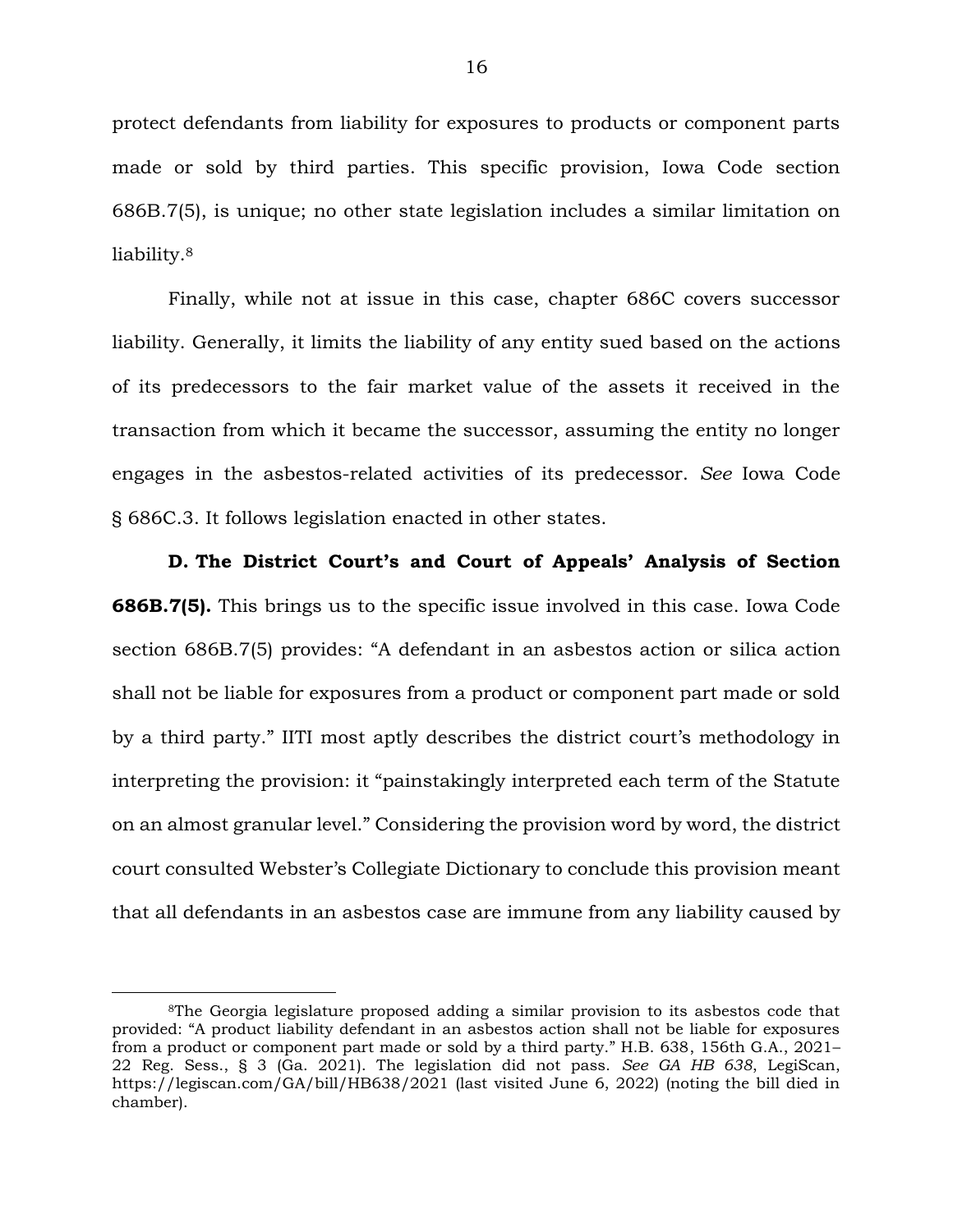a product that was either made or sold by another party. Since the asbestos-containing insulation involved in this case was made by Johns Manville and Eagle-Pitcher, not by Alcoa or IITI, it was made by a third party, and Alcoa and IITI were each entitled to immunity. Under the district court's interpretation, only the manufacturer of the asbestos-containing product or component part could be civilly liable for any asbestos exposure.

The court of appeals addressed Beverage's arguments as discrete arguments, which led the court of appeals to first conclude that the word "defendant" broadly applied to every defendant in an asbestos action. Its focus on the broad application to any asbestos-action defendant led the court to discount Beverage's argument that, read as a whole, the liability-limiting provision applies to types of claims, not types of defendants. The court of appeals rejected Beverage's argument that the provision was a codification of the bare-metal defense, concluding that the legislature "could easily have so stated" if that was its intent.

The court of appeals also thought Beverage "overstate[d] the impact of section 686B.7(5). It only immunizes defendants against liability for exposure to asbestos or silica products that were 'made or sold by a third party.' It contains no general grant of immunity for 'premises owners' or 'asbestos product suppliers.' " The court's recognition that the provision did not expressly grant immunity for premises owners or asbestos product suppliers is well taken, but its conclusion misses the effect of its holding. To the contrary, the district court's analysis implicitly does just that by effectively limiting liability to the party who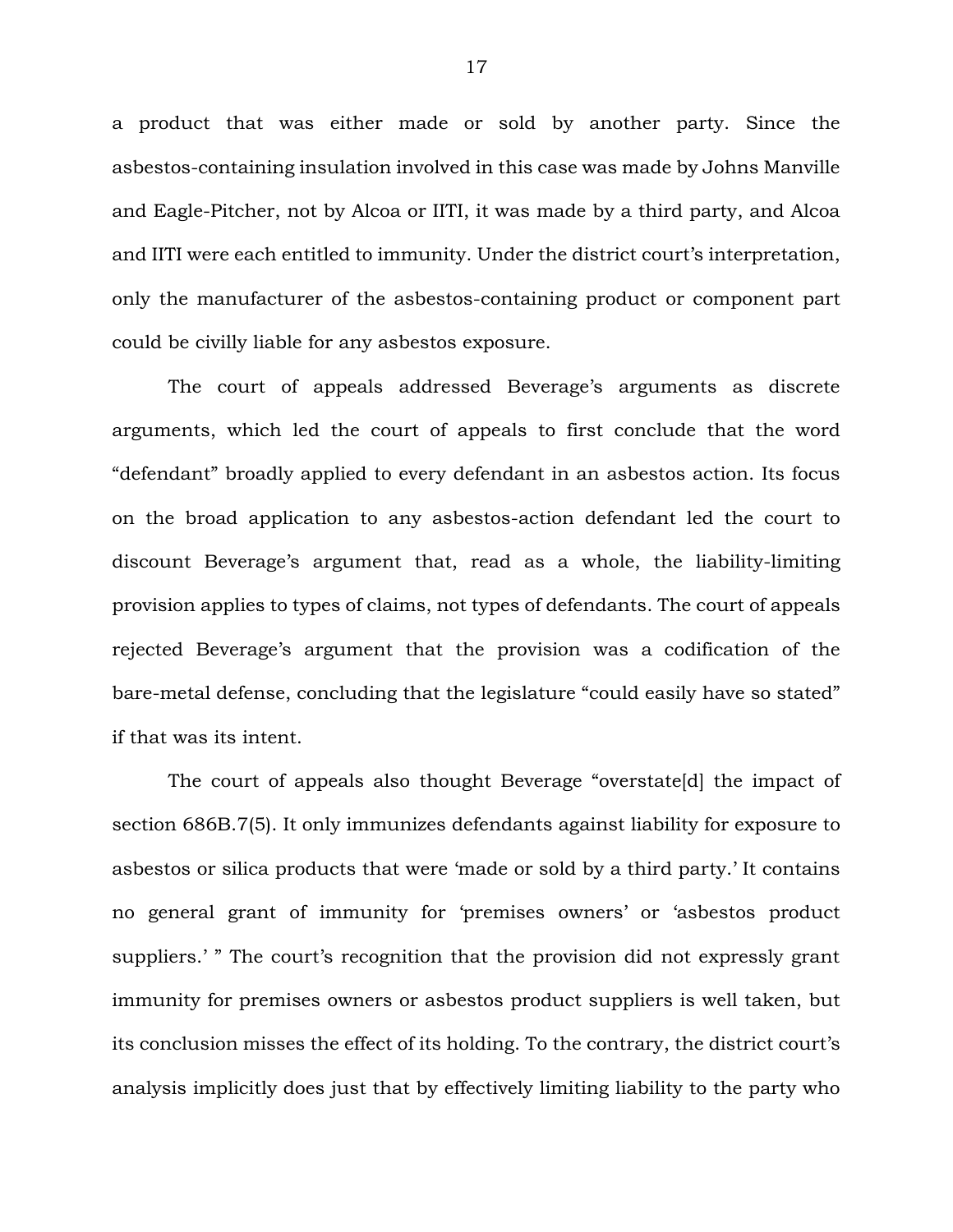both manufactured and sold the offending asbestos-containing product. Unless the premises owner happens to also manufacture asbestos-containing products, the court of appeals' opinion effectively eliminates premises liability involving asbestos. By affirming summary judgment for IITI—who admittedly supplied and sold the offending product to Alcoa—the court of appeals also eliminated all product supplier liability beyond the original manufacturer.

**E. Parties' Arguments.** The defendants focus on the beginning language of Iowa Code section 686B.7(5) that applies to a "defendant in an asbestos action," arguing the plain language provides immunity to any defendant who is not a manufacturer of the asbestos-containing product or component part. Beverage focuses on the language at the end of the provision, "product or component part made or sold by a third party," arguing that the provision limits a manufacturer's or seller's liability to that stemming from their own products or component parts but immunizes them from liability stemming from a third parties' products or component parts. In other words, the statute is a codification of the component-parts defense, or in the nomenclature of asbestos litigation, the bare-metal defense. Considered in that context, Beverage argues that the provision applies only to products liability claims, as those are the only types of claims that would be subject to a component-parts, or bare-metal, defense.

**F. Rules of Statutory Interpretation.** Our analysis turns on the meaning of section 686B.7(5). As with all cases involving statutory interpretation, we start with the language of the statute to determine what the statute means. Our first step is determining whether the meaning of the provision is ambiguous; if it is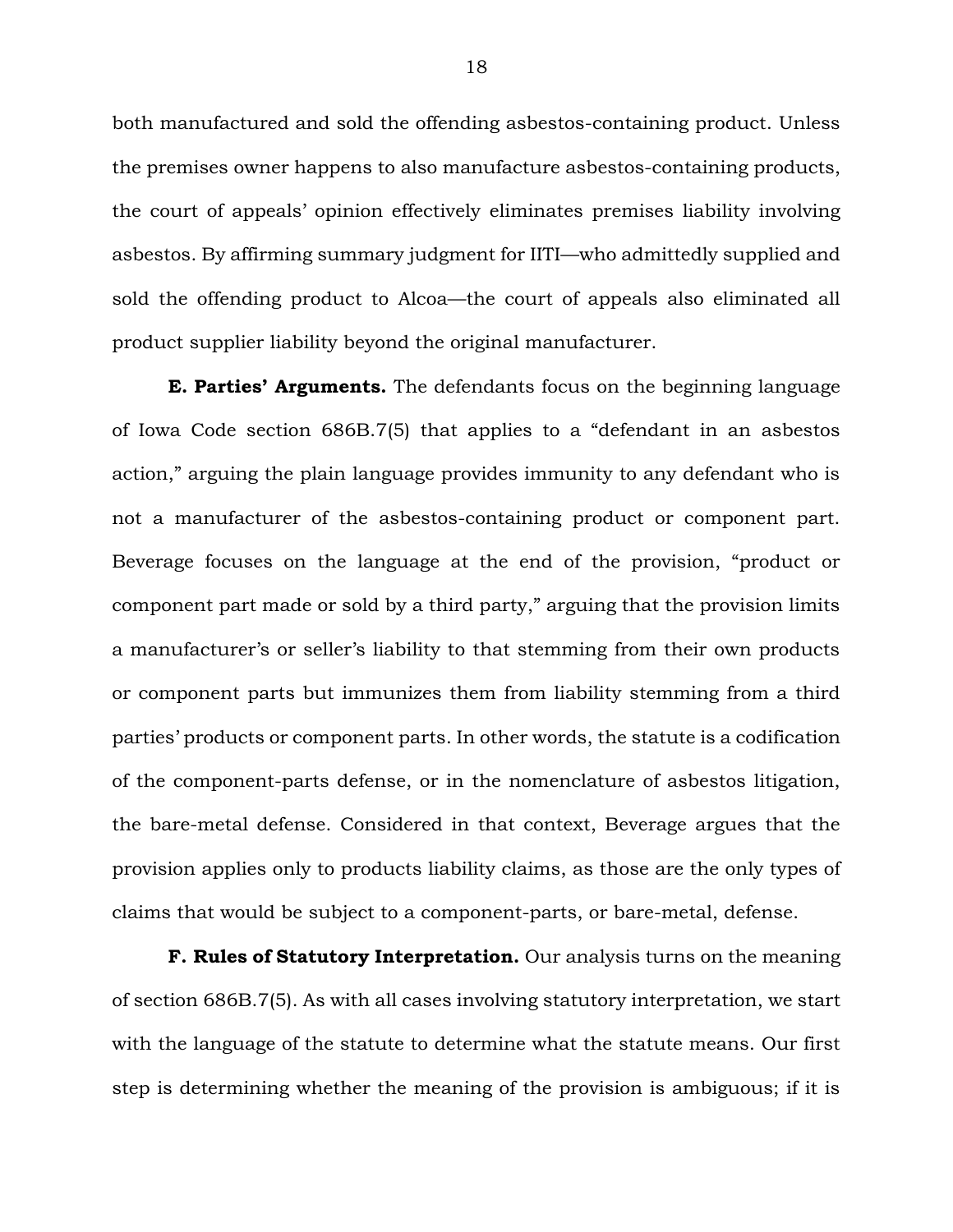not, we go no further and apply the unambiguous meaning of the language used in the provision. *See Com. Bank v. McGowen*, 956 N.W.2d 128, 133 (Iowa 2021) ("If the 'text of a statute is plain and its meaning clear, we will not search for a meaning beyond the express terms of the statute or resort to rules of construction.' " (quoting *In re Est. of Voss*, 553 N.W.2d 878, 880 (Iowa 1996))). If it is ambiguous, we apply canons of statutory construction to determine what the ambiguous language of the statute means. *See State v. Doe*, 903 N.W.2d 347, 351 (Iowa 2017) ("If there is no ambiguity, we apply that plain meaning. Otherwise, we may resort to other tools of statutory interpretation." (citation omitted)).

Ambiguity may arise in two ways: (1) from the specific language used in the statute or (2) when the provision is considered in the context of the entire statute or other related statutes. *Iowa Ins. Inst. v. Core Grp. of Iowa Ass'n for Just.*, 867 N.W.2d 58, 72 (Iowa 2015). "In other words, even if the meaning of words might seem clear on their face, their context can create ambiguity." *Id.* "[T]he determination of whether a statute is ambiguous does not necessarily rest on close analysis of a handful of words or a phrase utilized by the legislature, but involves consideration of the language in context." *State v. Richardson*, 890 N.W.2d 609, 616 (Iowa 2017) (alteration in original) (quoting *Rhoades v. State*, 880 N.W.2d 431, 446 (Iowa 2016), and considering whether a "sentence" under Iowa Code section 901.5(14) (2014) includes a restitution order by considering how "sentence" is used in related statutes and by examining section 901.5 as a whole).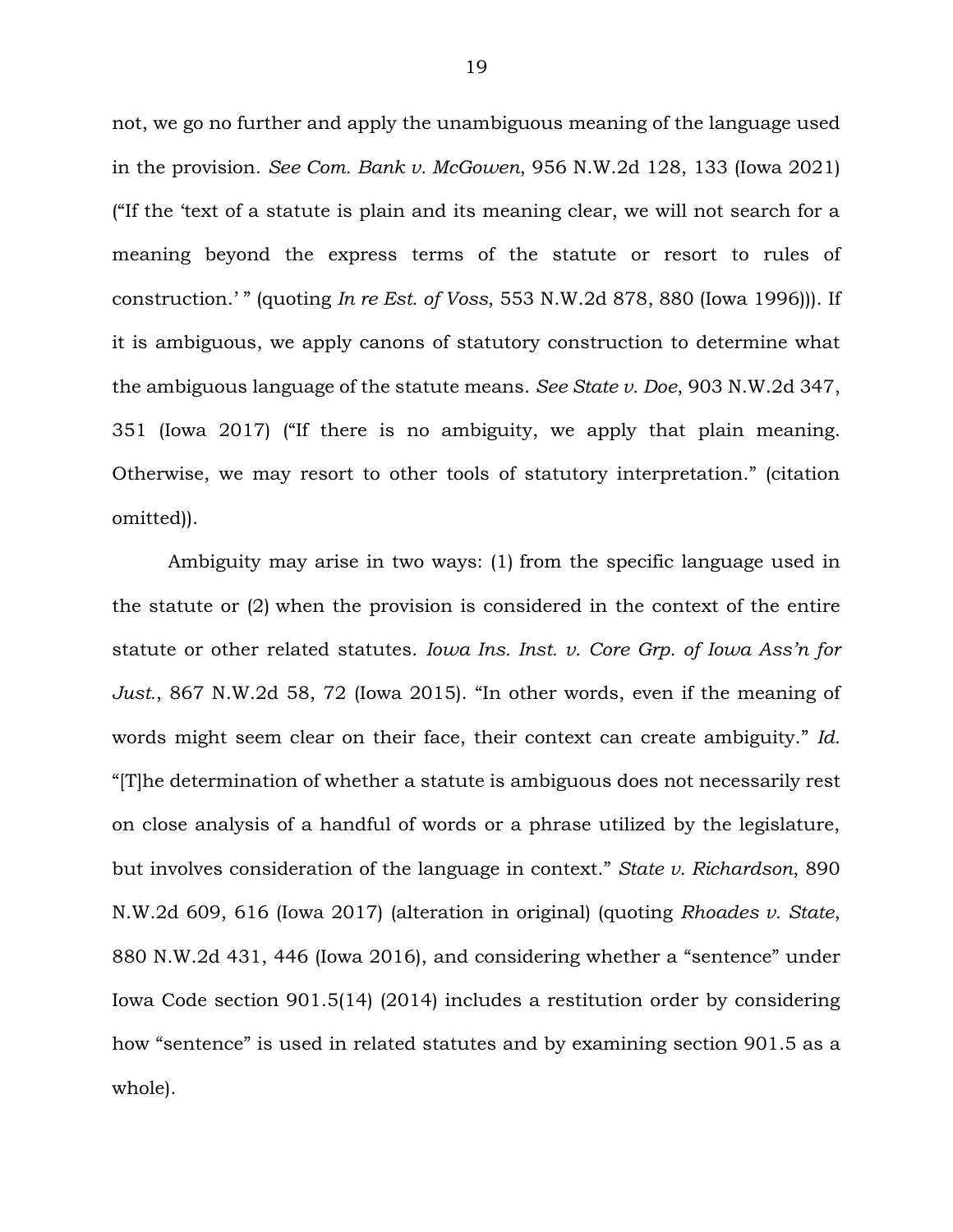The district court and court of appeals looked at each word or phrase with laser focus, starting with the meaning of the word "defendant" and working through each word of the statute in a similar fashion. But legislators do not legislate one word at a time, and statutes cannot be read with blinders, dissecting a provision one word at a time, setting that word aside, and then moving to the next to address its meaning outside the context of the other words used in the provision or how the provision fits into the greater statutory scheme. *See* Norman J. Singer & J.D. Shambie Singer, 2A Sutherland Statutory Construction § 46:5 (7th ed. rev. 2014) ("A statutory subsection may not be considered in a vacuum, but must be considered in reference to the statute as a whole . . . ."). Rather, context is critical, and context comes from "the language's relationship to other provisions of the same statute and other provisions of related statutes." *McGowen*, 956 N.W.2d at 133; *see also* Code § 4.1(38) ("Words and phrases shall be construed according to the context and the approved usage of the language  $\ldots$  .").

The district court focused on defining "the defendant" as any party named as a defendant in a civil action without considering the context in which the term was used. This led to an overly broad reading of the rest of the provision, which we have cautioned against in other cases. *See, e.g.*, *U.S. Bank Nat'l Ass'n v. Lamb*, 874 N.W.2d 112, 117 (Iowa 2016) ("We certainly understand the argument that all liens means all liens, yet the location of the phrase within a statute that appears to narrowly govern certain judgments imposes an obligation of further analysis to determine the objective meaning of the statute."); *Rolfe State Bank v.*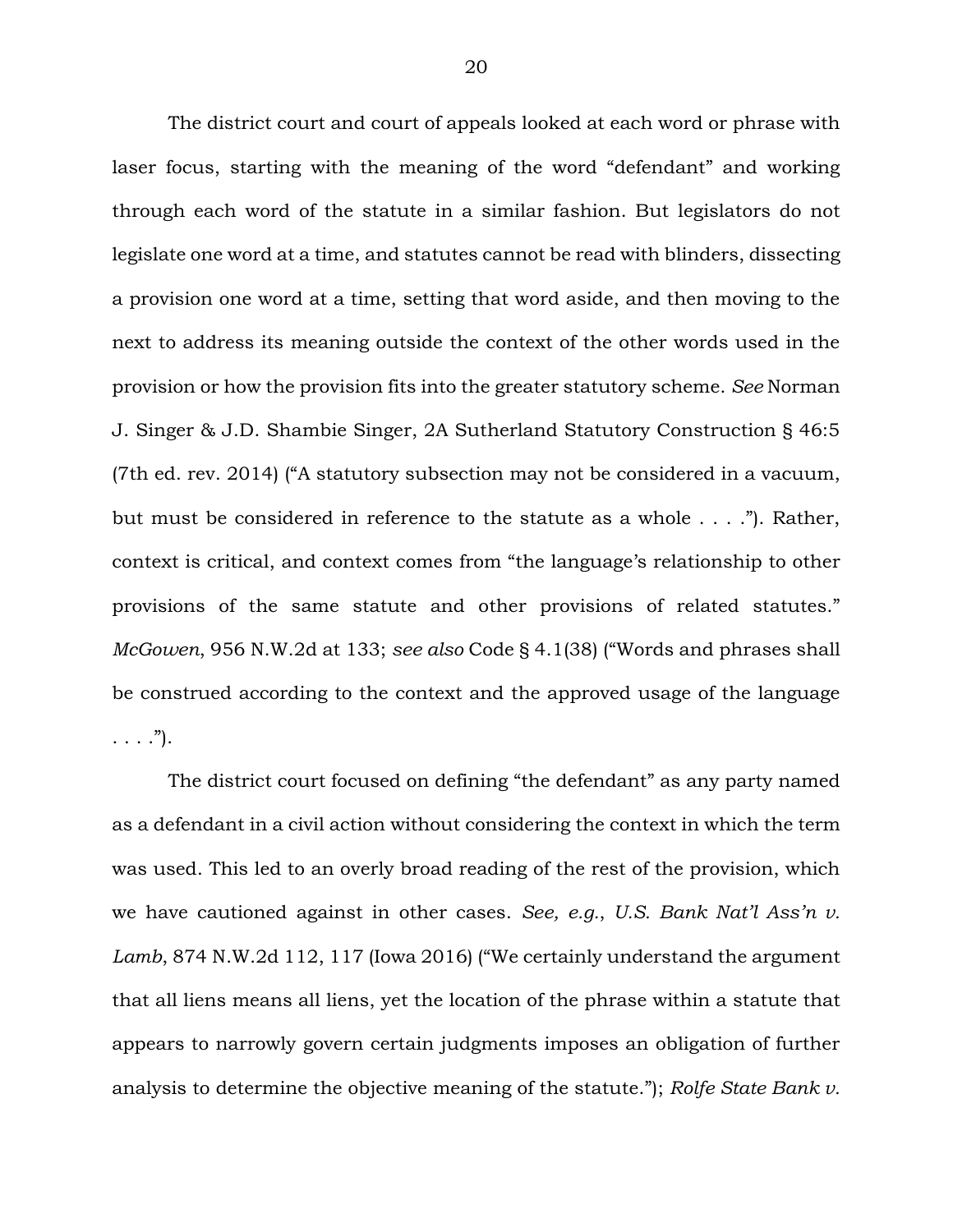*Gunderson*, 794 N.W.2d 561, 565 (Iowa 2011) ("While the language used by the legislature at first blush appears to be broad, we have in many cases stated that broad and even unqualified language must be evaluated in its context."); *see also Dole v. United Steelworkers*, 494 U.S. 26, 35 (1990) ("[I]n expounding a statute, we are not guided by a single sentence or member of a sentence, but look to the provisions of the whole law . . . .") (quoting *Massachusetts v. Morash*, 490 U.S. 107, 115 (1989)). In the words of Judge Learned Hand, "Words are not pebbles in alien juxtaposition; they have only a communal existence; and not only does the meaning of each interpenetrate the other, but all in their aggregate take their purport from the setting in which they are used." *N.L.R.B. v. Federbush Co.*, 121 F.2d 954, 957 (2d Cir. 1941).

By focusing on the term "defendant," the district court and court of appeals also failed to recognize that the phrase "product or component part made or sold by a third party" has a specific meaning in the context of products liability law. The district court defined each word of the phrase separately using an ordinary dictionary definition. Had it consulted *Black's Law Dictionary*, it would have seen the phrase "component-parts doctrine" as a specific legal concept. *See* Component-Parts Doctrine, B*lack's Law Dictionary* (11th ed. 2019) (defining the doctrine as "[a] rule that the seller of a component part is liable if the component is defective and causes harm, or if the seller participates substantially in integrating the component into the final product's design and the component causes the product to be defective").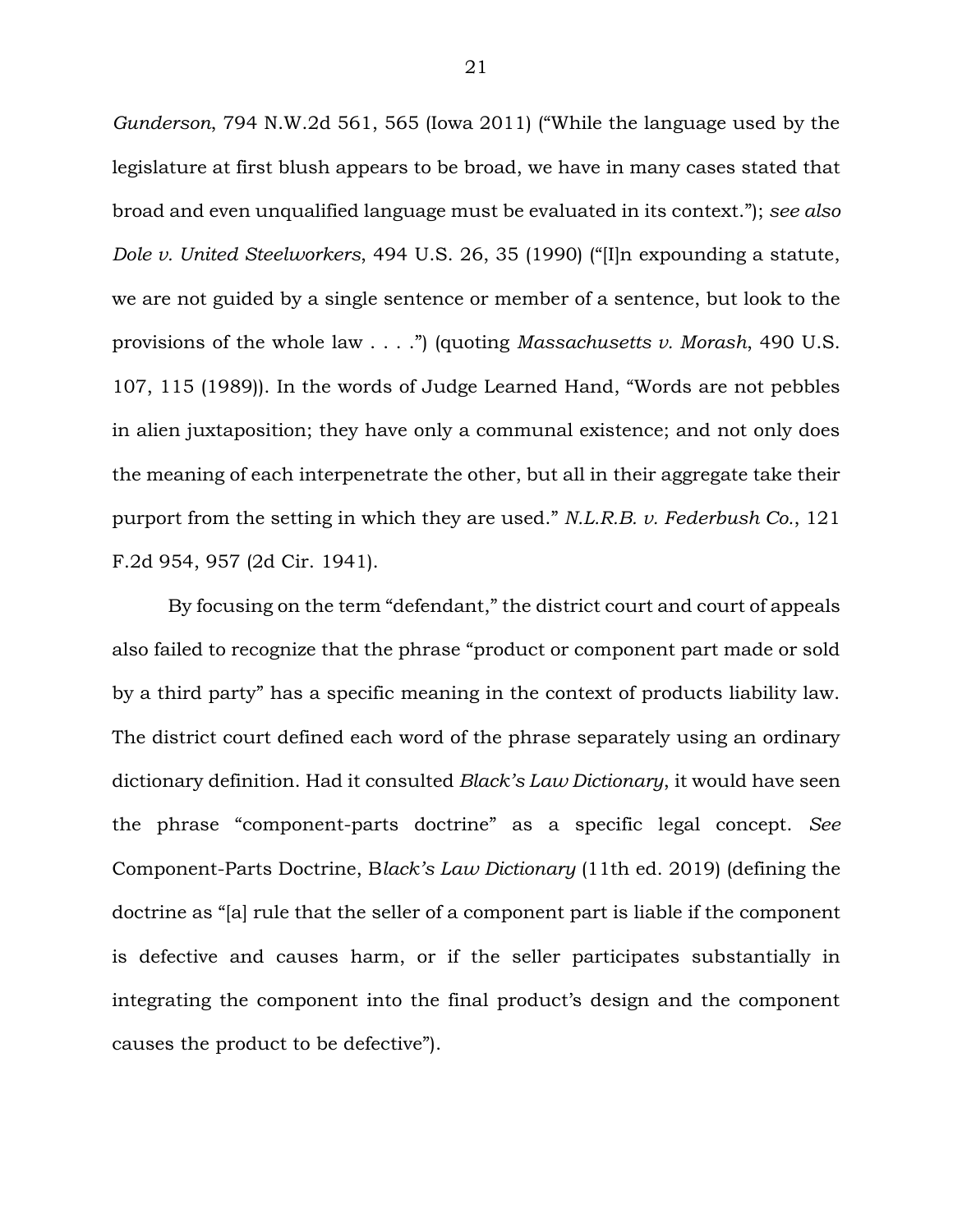It is a "cardinal rule of statutory construction that when [the legislature] employs a term of art, it presumably knows and adopts the cluster of ideas that were attached to each borrowed word in the body of learning from which it is taken." *Air Wis. Airlines Corp. v. Hoeper*, 571 U.S. 237, 247–48 (2014) (quoting *F.A.A. v. Cooper*, 566 U.S. 284, 292 (2012)) (concluding that "Congress meant to adopt the material falsity requirement when it incorporated the actual malice standard into the [Aviation and Transportation Security Act] immunity exception" in 49 U.S.C. § 44941(b)(2) even though the statute's use of the phrase "any disclosure made with reckless disregard as to the truth or falsity of that disclosure" could be construed to cover truthful statements made recklessly). Terms of art are not always easy to recognize, sometimes appearing as everyday words. *See, e.g.*, *Cooper*, 566 U.S. at 291–93 (rejecting party's attempt to define term "actual damages" by looking at ordinary dictionary definition of word "actual" and word "damages" because "actual damages" is a legal term of art); *Dix v. Casey's Gen. Stores, Inc.*, 961 N.W.2d 671, 687 (Iowa 2021) ("[W]e do not ignore, nor do we believe the general assembly ignored, the specialized meaning 'safety sensitive' has developed in the context of workplace drug testing in considering its meaning under Iowa law."); *Auen v. Alcoholic Beverages Div., Iowa Dep't of Com.*, 679 N.W.2d 586, 590 (Iowa 2004) (recognizing words in a statute are to be construed based on their "established meaning in the law"). "Courts as well as advocates have been known to overlook technical senses of ordinary words—senses that might bear directly on their decisions." Antonin Scalia & Bryan A. Garner, *Reading Law: The Interpretation of Legal Texts* 73–76 (2012)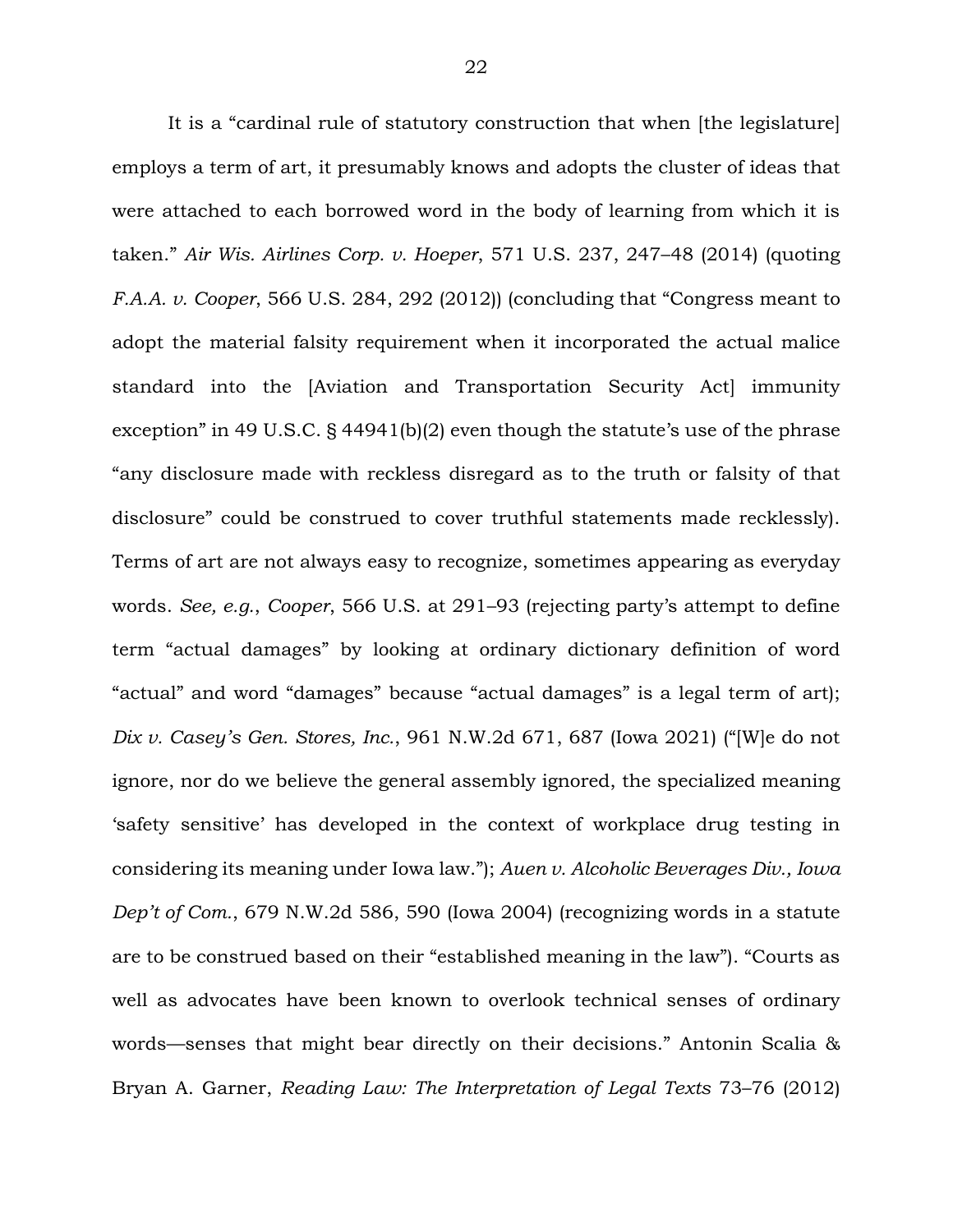(describing cases construing the legal terms "person," "consideration," and "escape"). "[I]f a word is obviously transplanted from another legal source, whether the common law or other legislation, it brings the old soil with it." *Id.* at 73 (alteration in original) (quoting Felix Frankfurter, *Some Reflections on the Reading of Statutes*, 47 Colum. L. Rev. 527, 537 (1947)).

Beverage invoked the term of art doctrine when he argued to the district court that "product or component part" has a specific meaning in the context of products liability law. Beverage has further expounded that argument on appeal in describing the general assembly's use of the phrase "component part" as invoking the bare-metal defense.

The court of appeals concluded that if the legislature intended to codify the bare-metal defense, it could have easily done so. Beverage counters by arguing that if the legislature intended to limit all liability except that imposed on manufacturers and sellers, it could have simply said so without enacting the detailed requirements of Iowa Code chapter 686B. Looking beyond the words of the single provision in section 686B.7(5) and considering the entire statutory scheme created by Senate File 376, Beverage has a point. Had the general assembly intended to limit asbestos liability to the manufacturers and sellers of the offending products, it could have done so in a much more straightforward manner.

**G. The Bare-Metal Defense.** To understand Beverage's argument, we must first understand the bare-metal defense. The bare-metal defense is a specific application of the component-parts defense, which provides "that a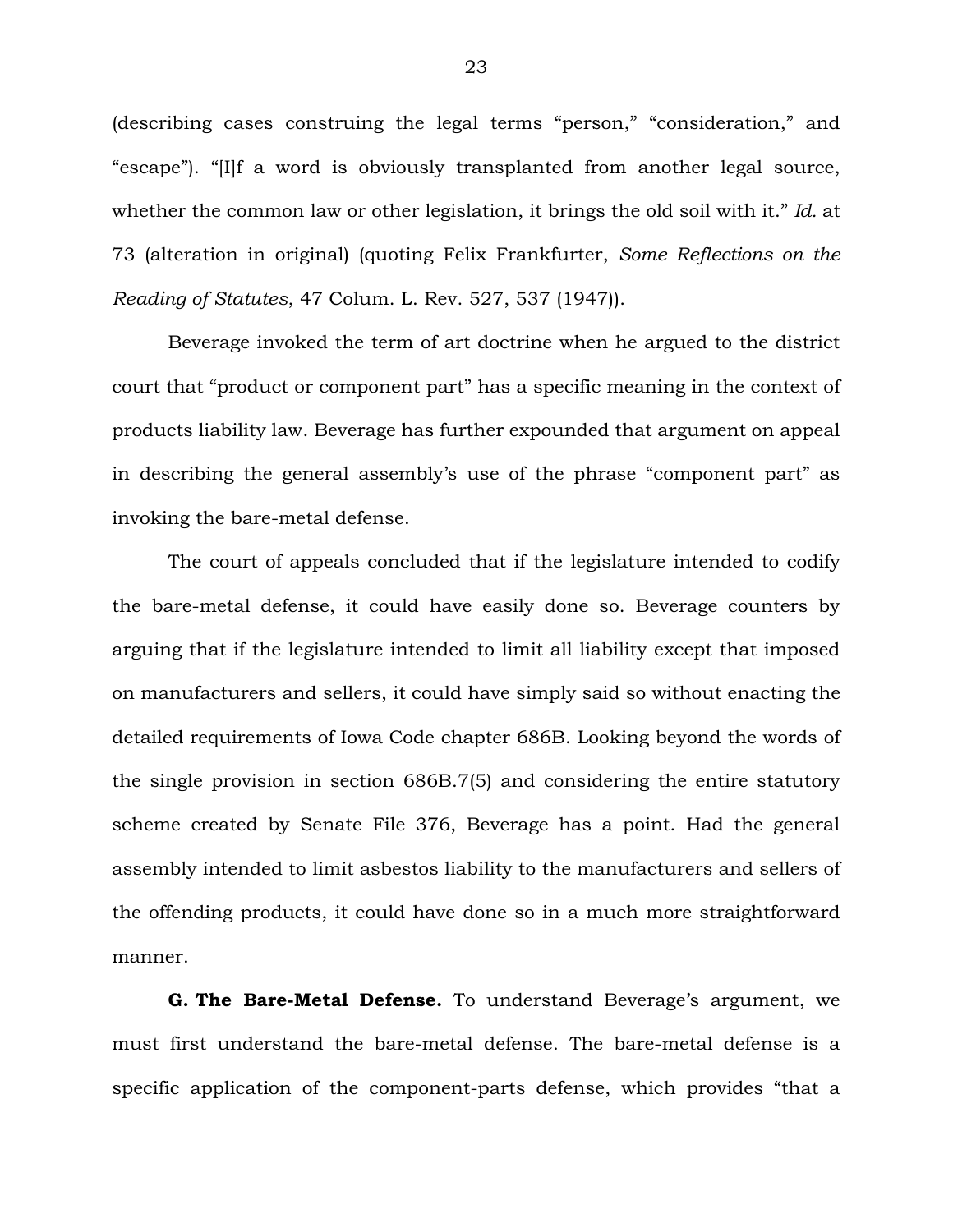manufacturer has no duty to warn about potential dangers from exposure to a part of its product if the manufacturer did not make or distribute the part." *Toxic Torts Litigation Guide* § 33:18. As applied in the context of asbestos litigation, "a company would not be held liable if a disease causing part was added to its 'bare metal' product," thus the name, bare-metal defense. *Id.* The bare-metal defense is controversial, and "[j]urisdictions remain split regarding the availability of the 'bare metal' defense to product manufacturers." *Id.*

[Some] courts have adopted a bright-line rule, finding a manufacturer of a bare metal product can never be liable for injuries caused by asbestos containing materials which were not original to the product at issue. Conversely, a growing number of states have adopted a fact-specific approach, which looks to the foreseeability that asbestos containing materials would be added to a manufacturer's original bare product.

*Id.* (footnote omitted).

The United States Supreme Court recently addressed the defense under maritime law involving two Navy veterans who contracted cancer and ultimately died after they were exposed to asbestos on Navy ships. *See Air & Liquid Sys. Corp. v. DeVries*, 139 S. Ct. 986, 991 (2019). The veterans brought failure-to-warn products liability claims against manufacturers of pumps, blowers, and turbines supplied to the Navy. *Id.* The parts manufacturers raised the bare-metal defense, arguing the Navy added asbestos insulation and asbestos parts to their "bare metal" pumps, blowers, and turbines to allow them to function aboard the Navy ships. *Id.* Recognizing "federal and state courts have not reached consensus on how to apply" the component-parts defense, the Court identified three approaches courts have taken. *Id.* at 993–94.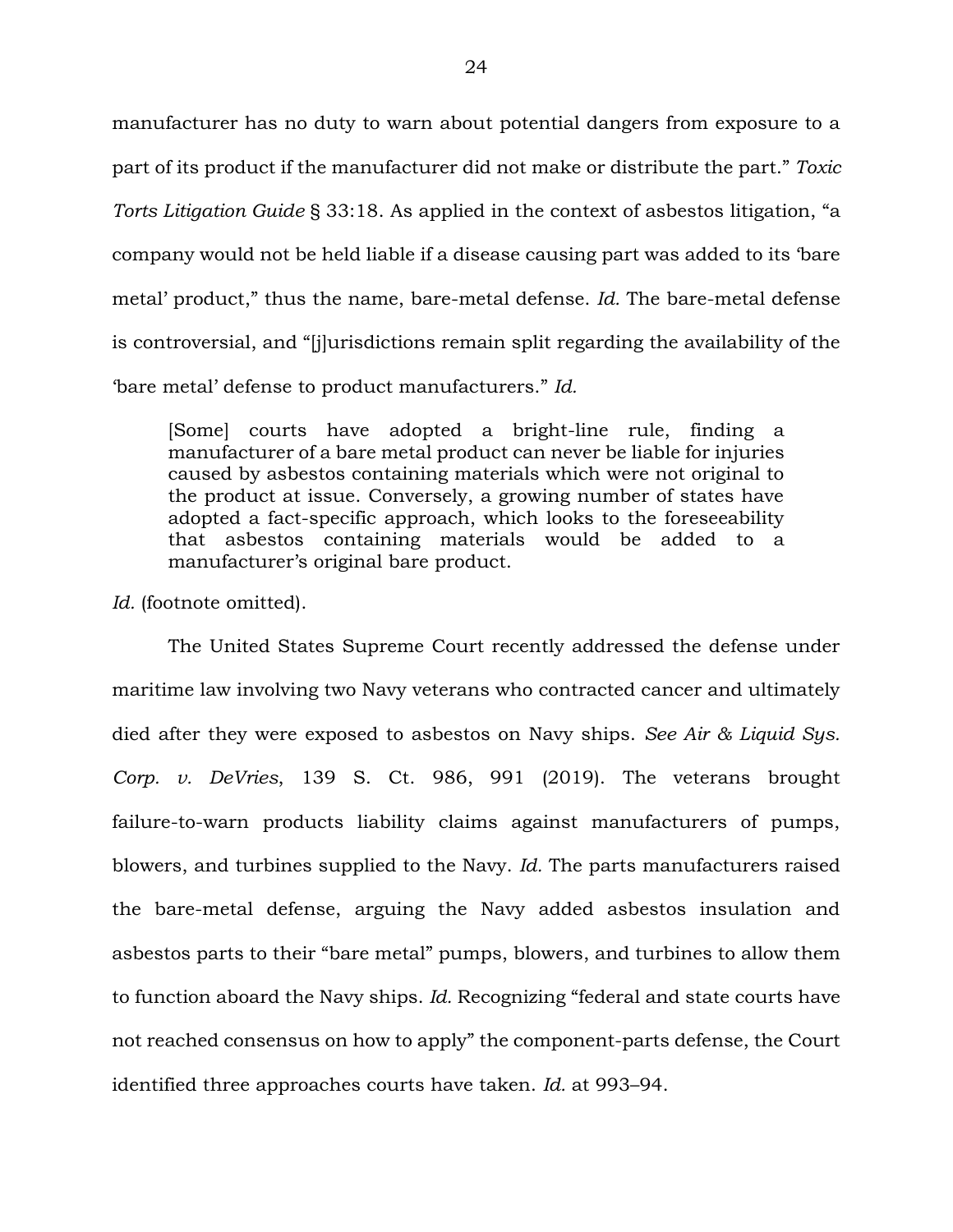The "plaintiff friendly" approach adopted by the Third Circuit in the *DeVries* case used a foreseeability rule: "A manufacturer may be liable when it was foreseeable that the manufacturer's product would be used with another product or part, even if the manufacturer's product did not require use or incorporation of that other product or part." *Id.* The "defendant-friendly bare-metal defense" urged by the manufacturers provided complete protection from liability:

If a manufacturer did not itself make, sell, or distribute the part or incorporate the part into the product, the manufacturer is not liable for harm caused by the integrated product—even if the product required incorporation of the part and the manufacturer knew that the integrated product was likely to be dangerous for its intended uses.

*Id.* Then there is a middle approach.

[Although] foreseeability that the product may be used with another product or part that is likely to be dangerous is not enough to trigger a duty to warn[,] . . . a manufacturer does have a duty to warn when its product requires incorporation of a part and the manufacturer knows or has reason to know that the integrated product is likely to be dangerous for its intended uses.

*Id.* at 993–94. For maritime claims, the Court settled on the middle approach,

concluding that

[A] product manufacturer has a duty to warn when (i) its product requires incorporation of a part, (ii) the manufacturer knows or has reason to know that the integrated product is likely to be dangerous for its intended uses, and (iii) the manufacturer has no reason to believe that the product's users will realize that danger.

*Id.* at 995.

Justice Gorsuch dissented and would have applied the bare-metal defense

urged by the manufacturers. He reasoned that "it is black-letter law that the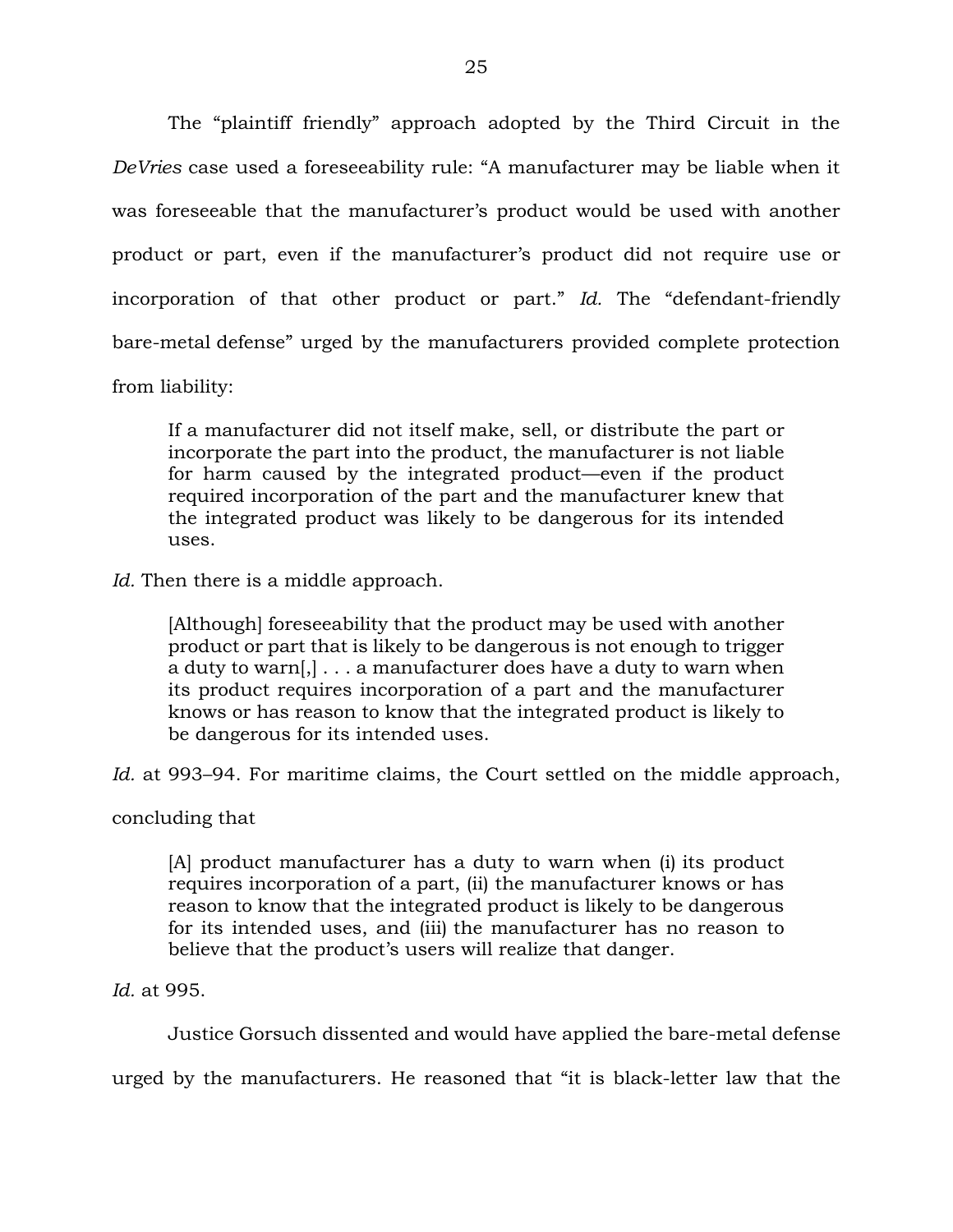supplier of a product generally must warn about only those risks associated with the product itself, not those associated with the 'products and systems into which *it later may bel integrated.' " Id. at 997 (Gorsuch, J., dissenting)* (alteration in original) (quoting Restatement (Third) of Torts: Prods. Liab. § 5, cmt. *b* (Am. L. Inst. 1997)). Justice Gorsuch equated the bare-metal defense with section 5 of the Restatement (Third) of Torts: Products Liability, which addresses the component-parts doctrine. *Id.*; *see also* Marjorie A. Shields, Annotation, *Application of "Bare Metal" Defense in Asbestos Products Liability Cases*, 9 A.L.R.7th art. 2, Westlaw (2015) [hereinafter Shields] ("The 'bare metal' defense, an affirmative defense, provides that a manufacturer has no duty to warn about potential dangers from exposure to a part of its product if the manufacturer did not make or distribute the part.").

**H. Interpretation of Iowa Code Section 686B.7(5).** With this understanding of the bare-metal defense, we return to the provision at issue: "A defendant in an asbestos action or silica action shall not be liable for exposures from a product or component part made or sold by a third party." Iowa Code § 686B.7(5). The exclusion from liability provided by section 686B.7(5) encapsulates the bare-metal defense as urged by the manufacturers in *DeVries*. The broadest view of the defense precludes liability to a manufacturer or supplier for harm caused by an integrated product into its own product. If the defendant

did not itself make, sell, or distribute the part or incorporate the part into the product, the manufacturer is not liable for harm caused by the integrated product—even if the product required incorporation of the part and the manufacturer knew that the integrated product was likely to be dangerous for its intended uses.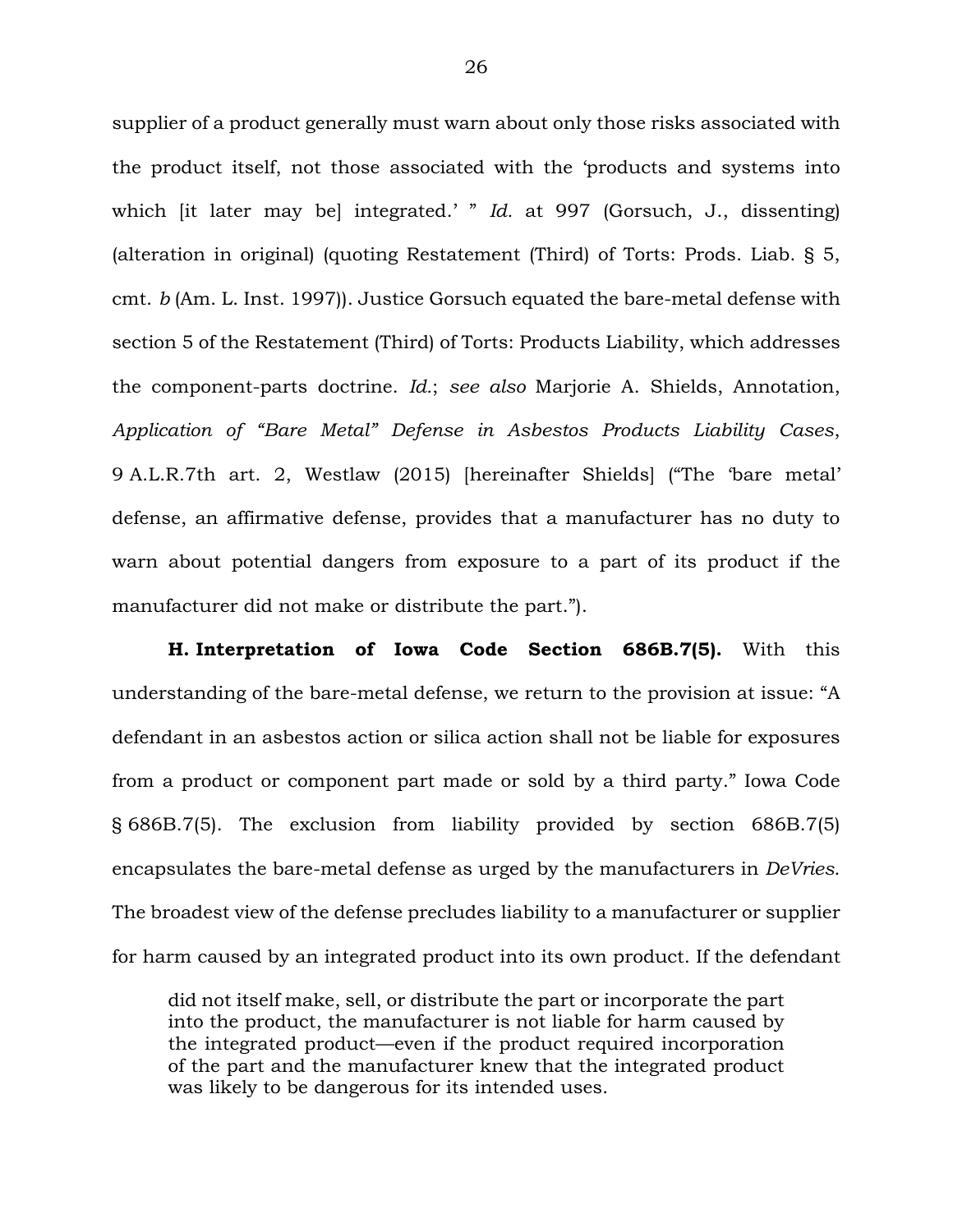*DeVries*, 139 S. Ct. at 993 (majority opinion). This is precisely what section 686B.7(5) does. It protects a manufacturer or seller from liability for exposure to an asbestos-containing product or component part made by someone else, a "third party" in the words of the statute.

We had neither adopted nor rejected the bare-metal defense with respect to asbestos claims, so the general assembly was writing on a clean slate on the specific issue of whether and how to apply the defense to asbestos claims, and it chose to apply it broadly, the "defendant friendly" version under *DeVries*. *See id.* Whichever formulation is used, a critical element running through the component-part doctrine is that it provides a defense for manufacturers or sellers facing products liability claims. Its very focus is on the part produced or sold by the defendant as compared to a part made or sold by a third party, limiting or eliminating liability for the manufacturer or seller whose product was not the dangerous part. *See* David Judd, *Disentangling* DeVries*: A Manufacturer's Duty to Warn Against the Dangers of Third-Party Products*, 81 La. L. Rev. 217, 233–34 (2020) (describing the question of whether a manufacturer has a duty to warn about risks posed by third-party products involving a manufacturer of component parts as a "subset of products liability cases"); Shields, 9 A.L.R.7th Art. 2 ("collect[ing] and discuss[ing] those cases in which courts have applied the 'bare metal' defense in asbestos *products liability* cases") (emphasis added)); *see also, e.g.*, *Morgan v. Bill Vann Co.*, 969 F. Supp. 2d 1358, 1367–70 (S.D. Ala. 2013) (applying the bare metal defense under Alabama products liability law and holding it barred plaintiff's claim). The defense simply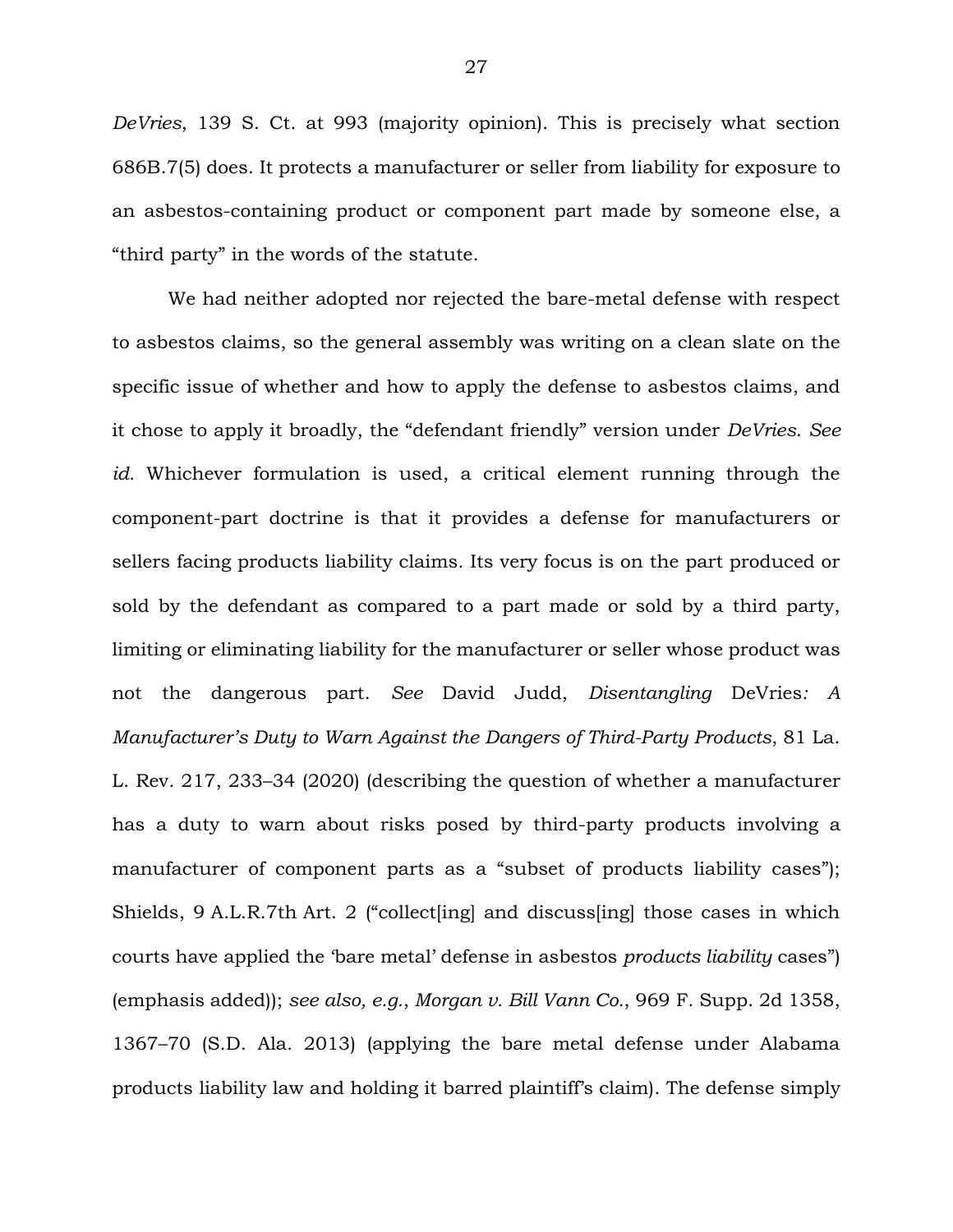has no application to other types of claims, such as a premises liability claim, where the basis of liability is something other than duties owed by manufacturers or sellers of products to warn others about risks associated with their products.

It may well be that the Iowa General Assembly's codification of the component-parts defense is broader than the defense described in the Restatement or at common law. And that is the general assembly's prerogative. But its use of the phrase "product or component part made or sold by a third party" is clearly a reference to the component-parts doctrine, and we cannot ignore the context in which that defense arises in determining the meaning of Iowa Code section 686B.7(5).

Our interpretation of section 686B.7(5) as codifying a type of component-parts defense to a products liability claim is confirmed by other rules of statutory construction. We first look at the rest of the statutory scheme to construe the reach of section 686B.7(5). *See Griffin Pipe Prods. Co. v. Guarino*, 663 N.W.2d 862, 865 (Iowa 2003) ("[W]e consider the context of the provision at issue and strive to interpret it in a manner consistent with the statute as an integrated whole."). Chapter 686B lays out the detailed process a plaintiff must complete in bringing an asbestos claim. A plaintiff with a nonmalignant condition must file, with his initial pleading, "a sworn information form" containing specific information, including the employer and occupation of the exposed person, the specific location and manner of each alleged exposure, and the beginning and ending dates of the exposure. Iowa Code § 686B.3(2)(*a*)–(*d*). The sworn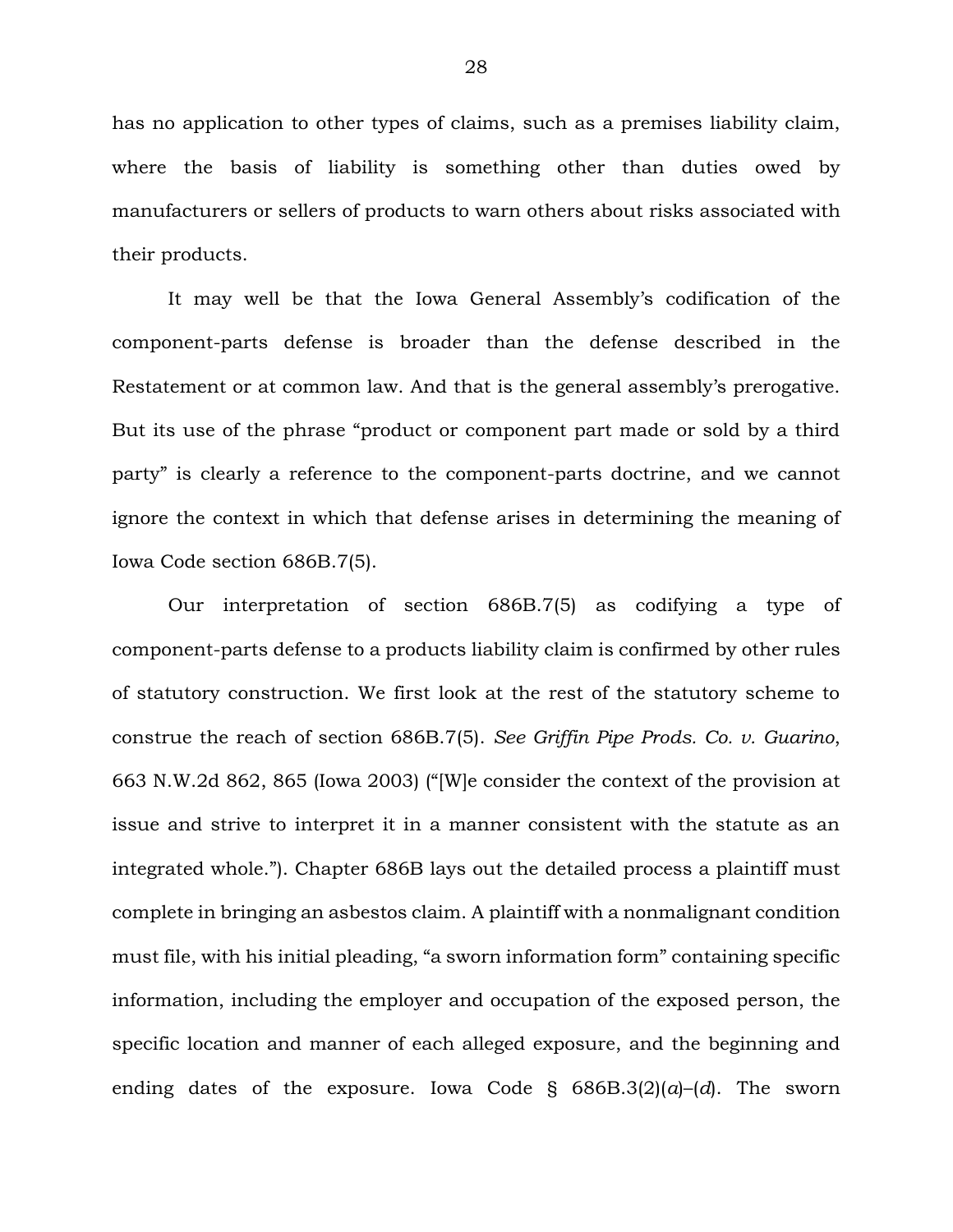information form must also provide "[t]he identity of the manufacturer of the specific asbestos . . . product for each exposure" and "[t]he identity of the defendant or defendants against whom the plaintiff asserts a claim." *Id.* § 686B.3(2)(*e*)–(*f*). If any of the required information is missing, "[t]he court shall dismiss the asbestos action . . . without prejudice." *Id.* § 686B.3(5). These details, particularly those related to the exposed person's occupation, employer, and locations and manners of exposure, seem unnecessary and would serve no purpose if liability is limited to manufacturers. So too would be the requirement to identify both the manufacturers of the specific products for each exposure and to separately identify the defendants against whom the plaintiff is asserting his claim. Those are one and the same under the district court's interpretation. We generally read legislation in a manner to avoid rendering portions of a statute superfluous or meaningless. *See Little v. Davis*, \_\_\_ N.W.2d \_\_\_, \_\_\_, 2022 WL 1434657, at \*4 (Iowa May 6, 2022) (rejecting interpretation of the Iowa Trust Code in a way that would make other sections never operable and relying on the "general rule of statutory construction" under which "we avoid an interpretation or application of a statute that renders other portions of the statute superfluous or meaningless").

We also consider how Iowa Code chapter 686B relates to chapter 686A. Chapter 686A requires plaintiffs bringing asbestos claims to identify bankruptcy trusts in which they may have a claim, which essentially means identifying the asbestos product manufacturers such as the two identified in this case—Johns Manville and Eagle-Pitcher. While plaintiffs are required to identify any actual or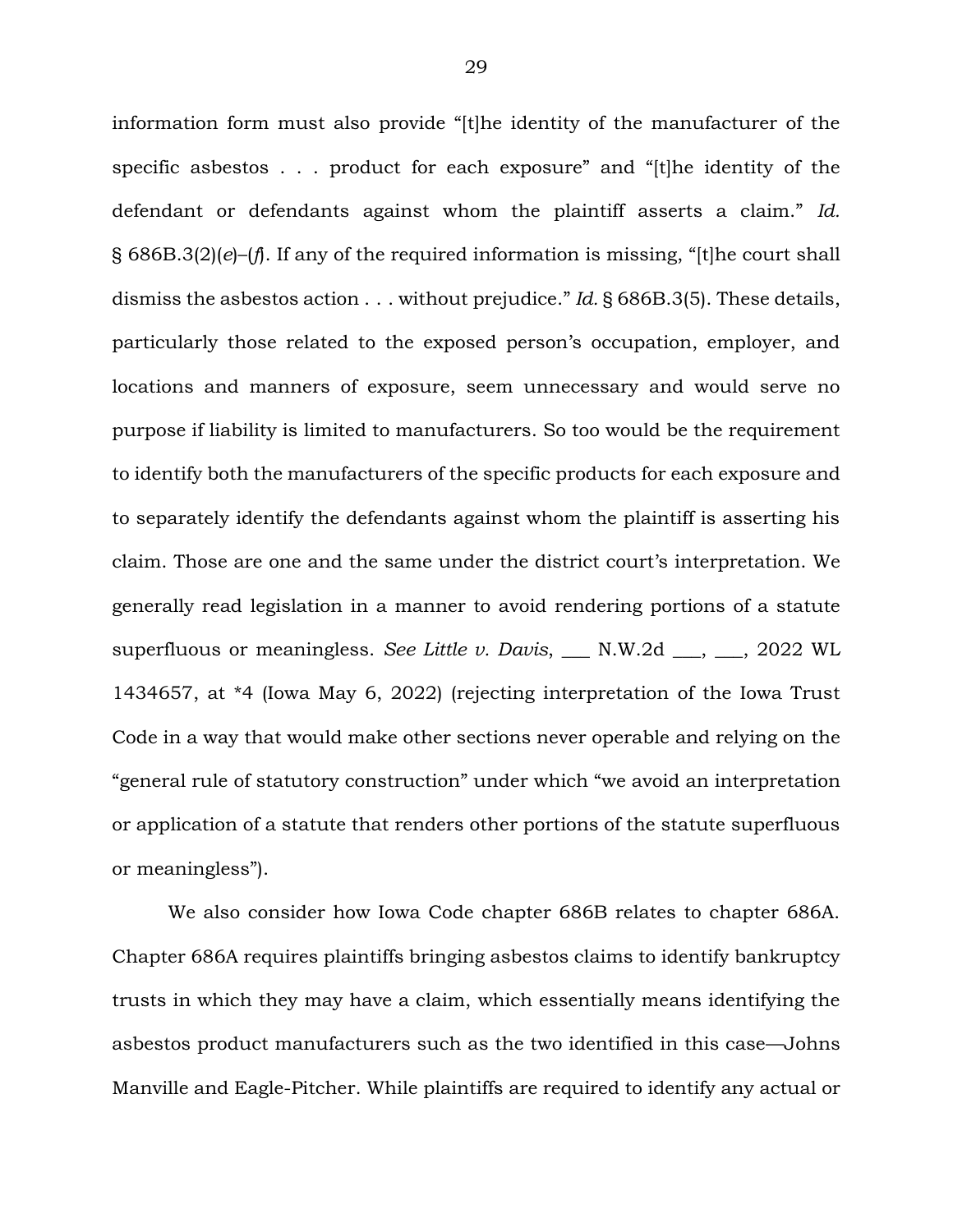potential trust claims, importantly, they are not limited to only bringing their claims against those trusts. Rather, the purpose behind chapter 686A is to ensure trust claims are identified to prevent a plaintiff from receiving the same recovery from both manufacturers and from other liable parties. Chapter 686A protects "peripheral," or non-manufacturer, defendants by requiring plaintiffs to collect what they can from the manufacturers' 529(g) trusts. *See* Iowa Code §§ 686A.3(1)(*a*) (requiring plaintiffs to provide an affidavit indicating they have investigated available trusts and filed claims in all applicable trusts), .3(3) (allowing the court to dismiss an asbestos action if the plaintiff fails to comply with these requirements). Amounts recovered or recoverable from 529(g) trusts are allowed as a setoff against any recovery from a defendant in an asbestos action. *See id.* § 686A.7 ("In any asbestos action in which damages are awarded and setoffs are permitted under applicable law, a defendant is entitled to a setoff or credit in the amount the plaintiff has been awarded from an asbestos trust identified in section 686A.6, subsection 1, and the amount of the valuation established under section 686A.6, subsection 2."). Chapter 686A does not, however, prevent asbestos actions against other non-manufacturing asbestos defendants. Yet if section 686B.7(5) granted the broad immunity allowed by the district court and limited liability to manufacturers, it would essentially do just that. Further, there would be little need to identify 529(g) trusts to defendants in asbestos actions if the only defendants were manufacturers, nearly all of which are protected by those trusts.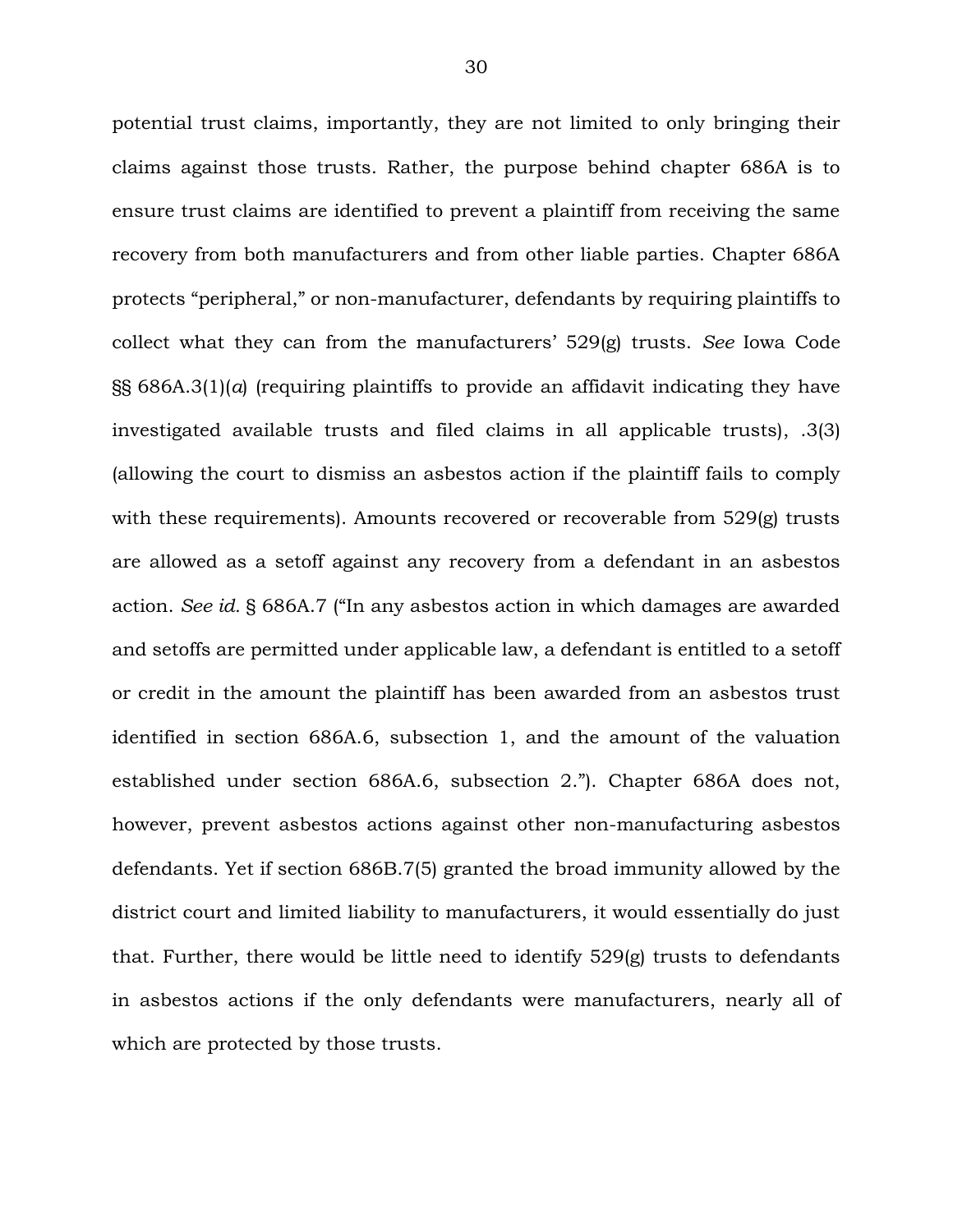We also consider the consequences of the district court's interpretation of section 686B.7(5), which eliminates liability for defendants like Alcoa that do not sell or manufacture the offending asbestos-containing product. *See* Iowa Code § 4.6(5) (directing courts, in interpreting ambiguous statutes, to consider "[t]he consequences of a particular construction"). Premises liability claims are well-recognized claims that arose in asbestos litigation after manufacturers started seeking bankruptcy protection. *See* Hanlon at 668 ("In the late 1980s, premises cases began to be brought against electric utilities, and in the 1990s they extended to other kinds of companies, including paper mills, steel mills, and other facilities where asbestos was widely used."). At common law, Beverage could assert a claim against Alcoa based on its status as a premises owner, *see, e.g.*, *Van Fossen v. MidAm. Energy Co.*, 777 N.W.2d 689, 696 (Iowa 2009) (distinguishing between a duty owed by a premise's owner to an independent contractor under Restatement (Second) of Torts § 413 and the lack of duty owed to the invitee's spouse who never visited the site), or as the one who retained control over Beverage's work environment, *see McCormick v. Nikkel & Assocs., Inc.*, 819 N.W.2d 368, 371 (Iowa 2012) (addressing liability of the employer of an independent contractor under Restatement (Second) of Torts § 414). Neither form of liability depended on Alcoa selling or manufacturing an asbestos-containing product. Yet the district court's interpretation of section 686B.7(5) completely eliminates both types of liability.

"We have often repeated the rule that 'statutes will not be construed as taking away common law rights existing at the time of enactment unless that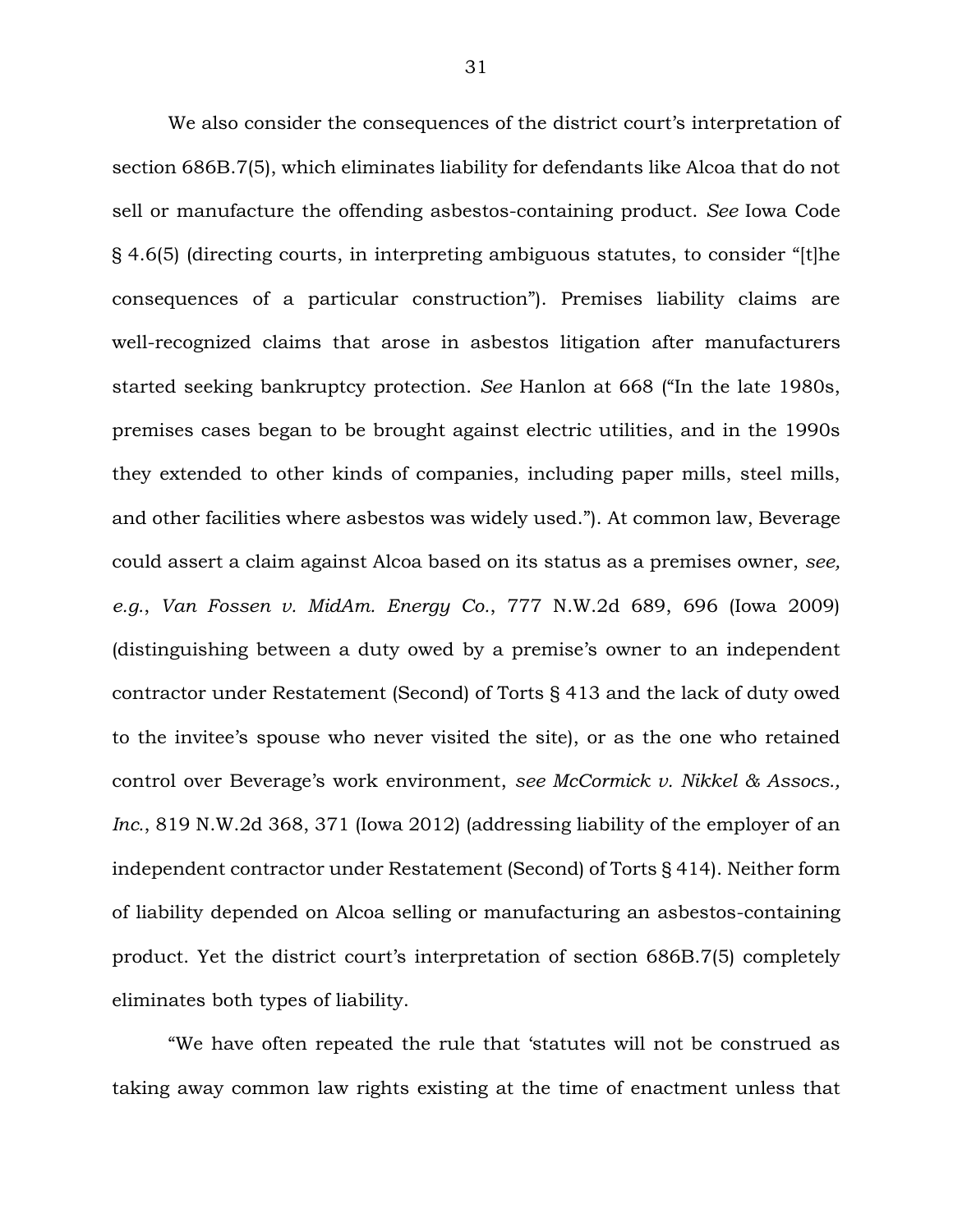result is imperatively required.' " *Ford v. Venard*, 340 N.W.2d 270, 273 (Iowa 1983) (quoting *Porter v. Porter*, 286 N.W.2d 649, 655 (Iowa 1979) (en banc)); *see also Collins v. King*, 545 N.W.2d 310, 312 (Iowa 1996) (same). If the general assembly intended to eliminate all common law claims against all defendants except asbestos product manufacturers or sellers, it could have much more directly done so without burying it in a subsection focused on procedure. *See Sullivan v. Chi. & Nw. Transp. Co.*, 326 N.W.2d 320, 323 (Iowa 1982) (rejecting defendant's argument that legislature made sweeping changes to the railroadgrade-crossing common law based on statutory language—"A railroad crossing shall not be found to be particularly hazardous for any purpose unless the department has determined it to be particularly hazardous"—given its placement in a provision explaining the responsibilities owed by the railroad transportation division to the department of transportation (quoting Iowa Code § 307.26(5)(*b*) (1981))). If that was the purpose of section 686B.7(5), then why, in the same piece of legislation, did the general assembly enact such a complex scheme for asbestos plaintiffs to identify facts relevant to establishing the basis of liability for each defendant? Why enact the detailed provisions of chapter 686A, the Asbestos Bankruptcy Trust Claims Transparency Act, to identify liable manufacturers if the only potentially liable parties in an asbestos action are the manufacturers and sellers of the offending product? The context of the entire legislation must be considered in interpreting section 686B.7(5).

Finally, we note that section 686B.3 was amended in 2020, less than three years after the original legislation was enacted. In addition to requiring the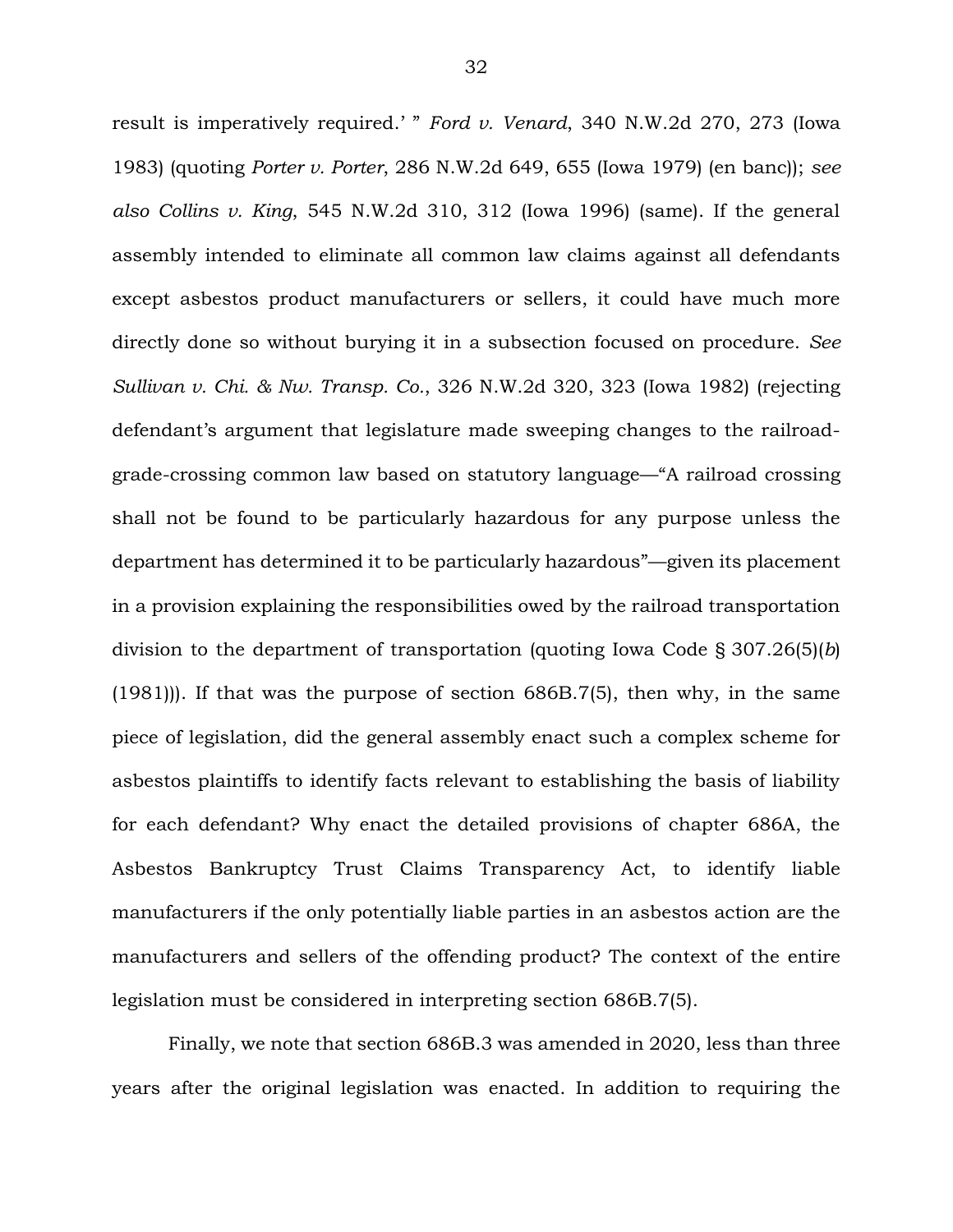plaintiff to "specify[] the evidence that provides the basis for each claim against each defendant," the amendment added the following sentence to subsection 5's dismissal provision: "The court shall dismiss the asbestos action . . . without prejudice as to any defendant whose product *or premises* is not identified in the information required pursuant to subsection 2." 2020 Iowa Acts ch. 1030, § 3 (codified at Iowa Code § 686B.3(4) (2021)) (emphasis added). Allowing a defendant to be dismissed, without prejudice, if its premises is not identified is a clear reference to a premises liability claim untethered from a products liability claim. If section 686B.7(5) already excluded premises liability claims by limiting liability to only manufacturers, this would be an odd addition. If the general assembly thought it had previously excluded premises liability claims but wanted to reinstate premises liability, this would be an even odder way to create liability it had eliminated through section 686B.7(5). The revision reveals that the legislation allowed premises liability claims before the 2020 amendment, contrary to the conclusion that section 686B.7(5)'s immunity provision extinguished all premises liability claims. *See Griffin Pipe*, 663 N.W.2d at 867 (holding amendment "clarified rather than changed the existing law").

Although the district court did not have the benefit of this amendment, and we are cautious in ascribing meaning to a prior legislature based on a later legislature's actions, we cannot ignore the legislature's clear indication that premises liability claims were viable under the 2018 version of the statute. Under the district court's reading, the original statute unambiguously eliminated premises liability claims. But if that is true, did the general assembly reinstate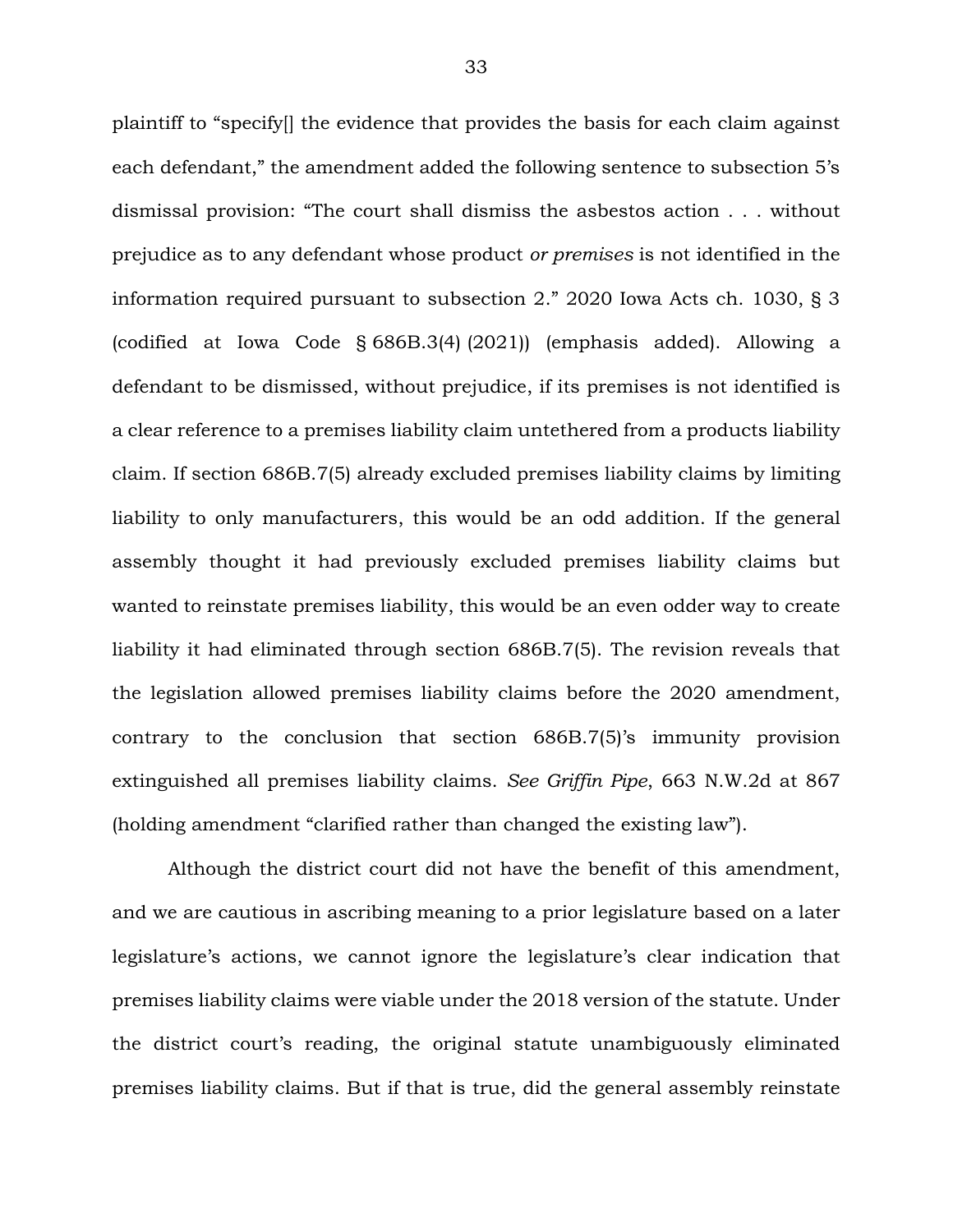those claims just three years later? At a minimum, the 2020 amendment reveals an ambiguity as to whether section 686B.7(5) provides immunity to every defendant that does not manufacture or sell the asbestos-containing product or component part. *Cf. Food & Drug Admin. v. Brown & Williamson Tobacco Corp.*, 529 U.S. 120, 132–33 (2000) (holding the Food, Drug, & Cosmetic Act did not give the Food & Drug Administration jurisdiction to regulate cigarettes and smokeless tobacco as "drug delivery devices" within the context of 21 U.S.C. § 353(g)–(h) (1994) in part by considering extensive legislation of tobacco products enacted after § 353, explaining "the meaning of one statute may be affected by other Acts, particularly where Congress has spoken subsequently and more specifically to the topic at hand"). The subsequent amendment clarifies what the initial legislation already allowed: claims based on exposure to asbestos on a defendant's premises are allowed as distinct claims that do not turn on that defendant's involvement in the manufacture or sale of the offending product. *Cf. Taft v. Iowa Dist. Ct.*, 828 N.W.2d 309, 317–18 (Iowa 2013) ("When a statute is amended soon after controversy has arisen as to the meaning of ambiguous terms in an enactment, the court has reason to believe the legislature intended the amendment to provide clarification of such terms.").

Iowa Code section 686B.7(5) limits products liability claims against manufacturers or sellers to exposures from their own products or component parts but protects manufacturers or sellers from products liability claims premised on products or component parts made or sold by others. The provision does not address asbestos claims outside the context of a products liability claim,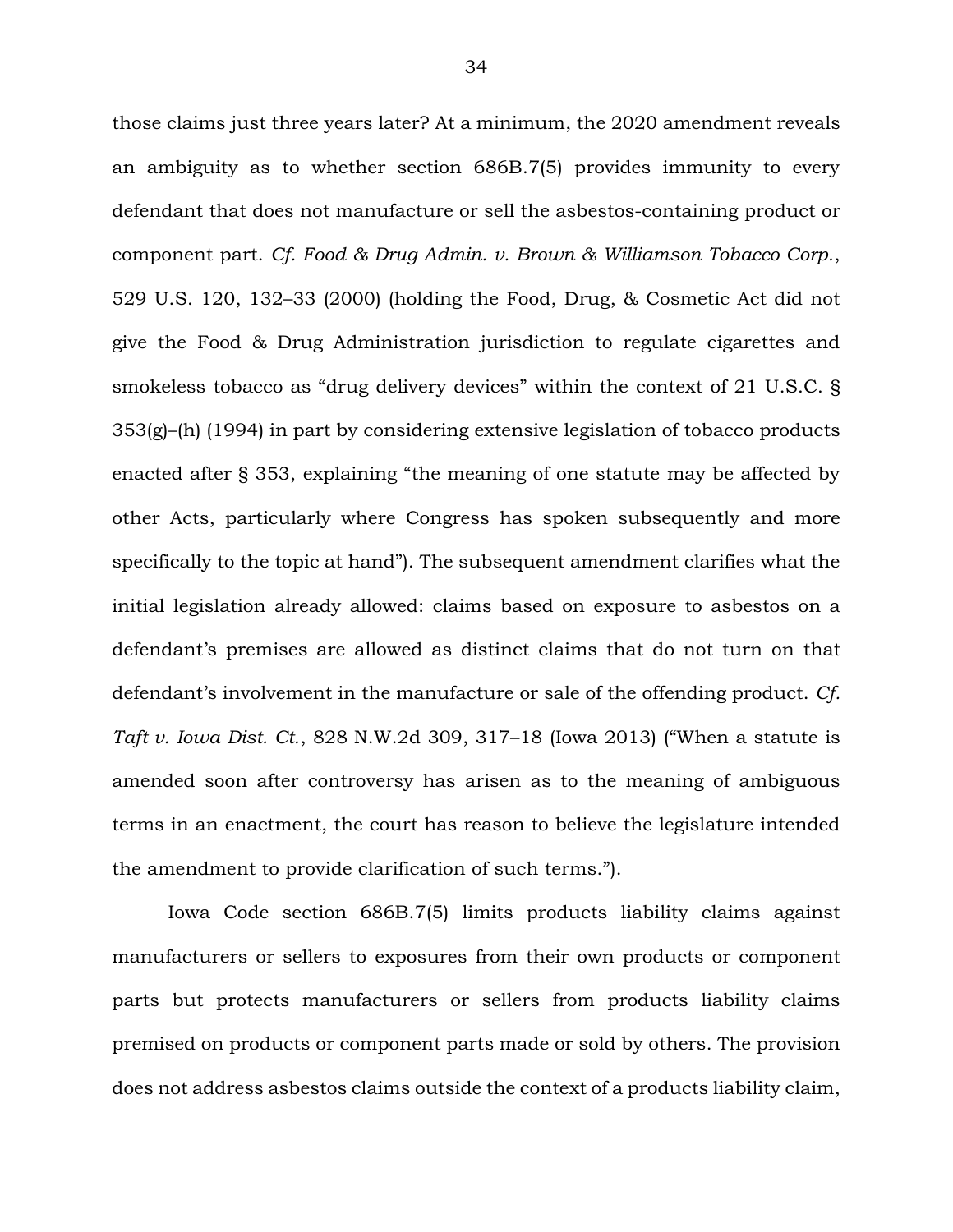such as a premises liability claim. But it still does real work. We had not previously addressed the bare-metal defense at common law, and as the Supreme Court explained in *DeVries*, it has been implemented in different ways. *See* 139 S. Ct. at 993. Here, the general assembly has declared the defense to be broadly available to eliminate a manufacturer's or seller's liability for exposure to asbestos-containing products or component parts made or sold by others. But it is still a products liability defense. It simply has no relevance outside of a products liability claim.

## **III. Application of Section 686B.7(5) to Claims Against Defendants.**

With this understanding of the provision's reach, the district court erred in granting summary judgment to Alcoa. Beverage's claims against Alcoa are based on Alcoa's actions of failing to provide Charles with a safe environment to work, either as a premises owner or as the one who controlled his work environment. These are not products liability claims that turn on who made or sold the asbestos-containing product, and the limitation of liability in section 686B.7(5) does not extend to Beverage's claims against Alcoa.

Beverage sued IITI for its role in supplying and installing the insulation at the Alcoa plant. Beverage's claims against IITI do sound in products liability, so section 686B.7(5) could apply if the claimed exposure was from someone else's product or component part, as opposed to IITI's. The district court reasoned that the insulation was made by third parties Johns Manville and Eagle-Pitcher, not IITI, so the statutory language "made or sold" protected IITI. *See* Iowa Code § 686B.7(5). The district court replaced the disjunctive "or" with the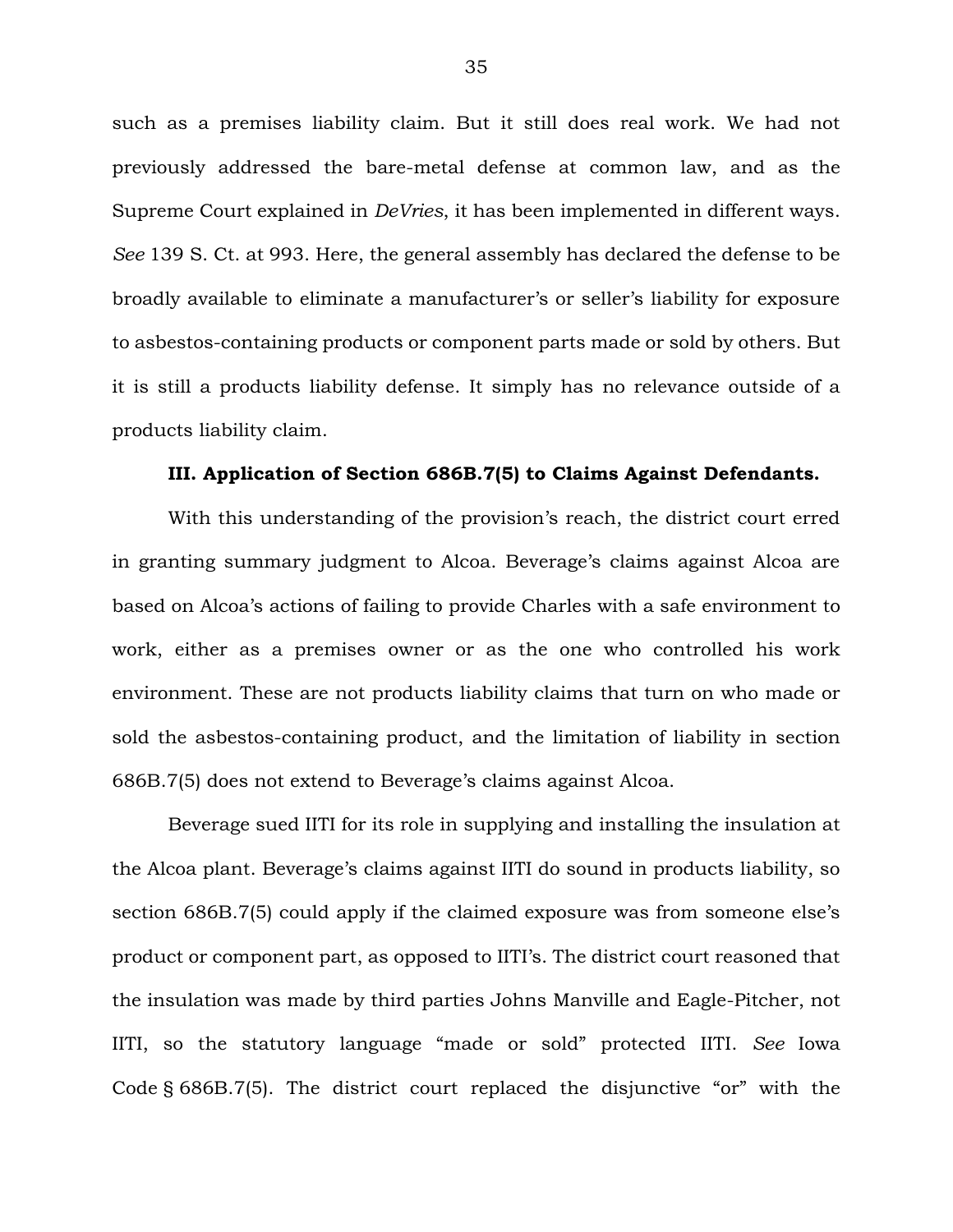conjunctive "and," limiting liability only to a defendant who both made and sold the offending product. By using the disjunctive "made or sold," the general assembly sought to capture those in the line of distribution for the offending product or component part—as opposed to products or component parts made or sold by third parties. Here, the summary judgment record establishes that IITI sold the insulation to Alcoa. That the insulation was made by Johns Manville or Eagle-Pitcher and only sold by IITI does not assist IITI here. The exposure was allegedly from a product sold by IITI, not a product "made or sold by a third party." The district court erred in granting summary judgment to IITI.

#### **IV. Conclusion.**

The district court erred in granting summary judgment to Alcoa and IITI. Judgment is reversed and the case is remanded for further proceedings.

# **COURT OF APPEALS DECISION VACATED; DISTRICT COURT JUDGMENT REVERSED.**

Christensen, C.J., and Appel and McDonald, JJ., join this opinion. Waterman, J., files a dissent, in which Mansfield and McDermott, JJ., join.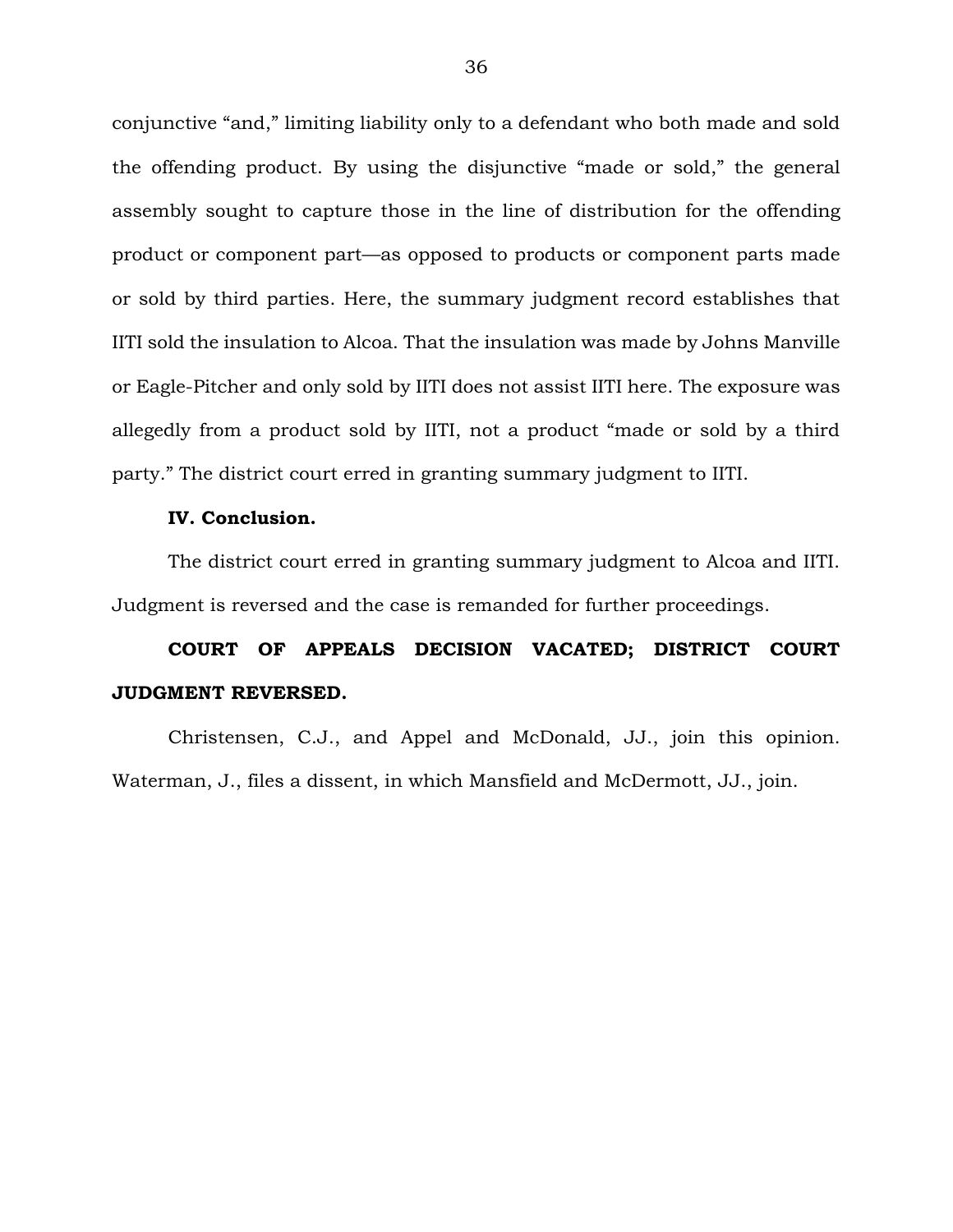#19–1852, *Beverage vs. ALCOA, Inc.*

## **WATERMAN, Justice (concurring in part and dissenting in part).**

I respectfully dissent in part. I concur with the majority's reversal of summary judgment in favor of Iowa-Illinois Taylor Insulation, Inc. (IITI). IITI supplied much of the asbestos-containing insulation at issue. But the plain text of Iowa Code section 686B.7(5) (2018) bars any claim against Alcoa, Inc. Alcoa neither made nor sold asbestos or an asbestos-containing product. The summary judgment in favor of Alcoa should be affirmed.

The text of the statute is dispositive. It provides, "A defendant in an asbestos action or silica action shall not be liable for exposures from a product or component part made or sold by a third party." *Id.* "Asbestos action" is in turn defined as "a claim for damages or other civil or equitable relief presented in a civil action arising out of, based on, or related to the health effects of exposure to asbestos." *Id.* § 686A.2(2); *see id.* § 686B.2(3). This case is an asbestos action, and third parties—not Alcoa—made and sold the asbestos and asbestos-containing products. Accordingly, Alcoa is entitled to summary judgment.

I am tempted to stop here. *See Rhoades v. State*, 880 N.W.2d 431, 451 (Iowa 2016) (Waterman, J., concurring specially) ("To me, the plain language of the statute is dispositive. . . . No further analysis is required."). But I will respond briefly to some of the claims of the majority.

First, the majority asserts that Iowa Code section 686B.7(5) was meant to codify the so-called "bare metal defense." That term—"bare metal defense"—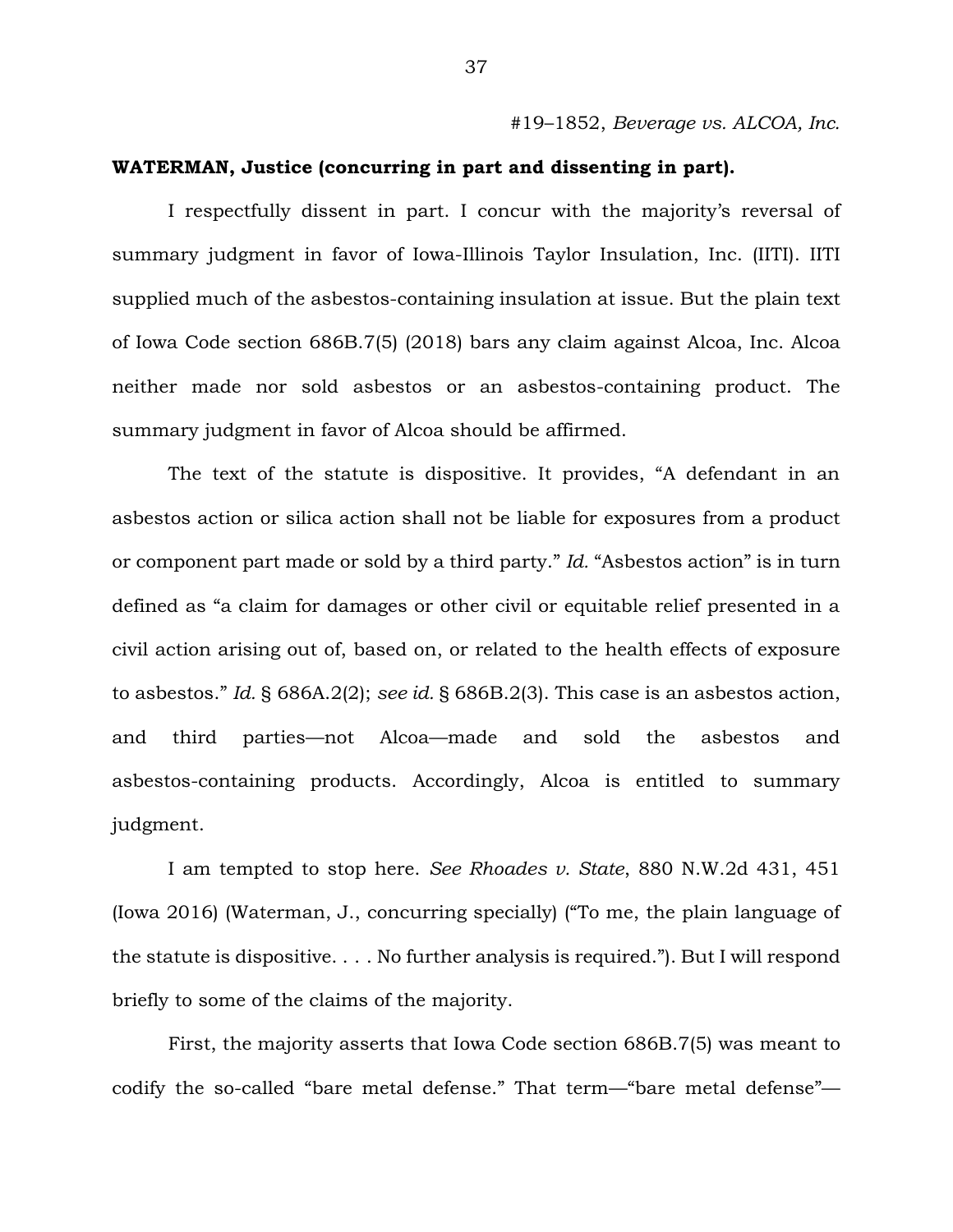appears nowhere in chapters 686A, 686B, or 686C. It is never mentioned in the legislative debate. Furthermore, section 686B.7(5) is a unique provision with no counterpart in any other state. Even if the purpose of a statute could somehow override plain language, and it can't, the majority has not made its case.

Second, the majority contends that Iowa Code section 686B.7(5) only applies to product liability claims, not to premises liability claims. That contention runs head-on into section 686A.2(2), which defines an "asbestos action" as "a claim for damages . . . arising out of, based on, or related to the health effects of exposure to asbestos."<sup>9</sup> How do our colleagues in the majority get around this plain language? *See P.M. v. T.B.*, 907 N.W.2d 522, 540 (Iowa 2018) ("When the legislature has defined words in a statute—that is, when the legislature has opted to 'act as its own lexicographer'—those definitions bind us." (quoting *In re J.C.*, 857 N.W.2d 495, 500 (Iowa 2014))). They can't.<sup>10</sup>

<sup>9</sup>The legislature knows how to limit tort reform statutes to specify either premises liability or product liability claims, as it has done in separate statutes of repose. *Compare* Iowa Code § 614.1(11) (premises liability), *with id.* § 614.1(2A) (product liability); *see also id.* § 613.18 (codifying limitation of products liability of non-manufacturers). It has not done so here. The majority is wrong to conclude that a plain-meaning interpretation of section 686B.7(5) renders other provisions surplusage. To the contrary, the product identification and notice provisions apply when a seller, such as IITI is sued, to avoid double-dipping and to properly allocate fault among parties who made or sold the asbestos that injured the plaintiff.

 $10$ The majority also relies on a subsequent amendment to a different provision adding "or premises" after "product" in section 686B.3(4), governing dismissals. *See* 2020 Iowa Acts ch. 1030, § 3 (codified at Iowa Code § 686B.3(4) (2021)). They read too much into that two-word amendment when they infer that premises liability claims must not have been included in the original enactment if the legislature chose to add "or premises" to section 686B.3(4) three years later. To me, that legislative tweak is simply a belt-and-suspenders clarifying amendment, understandably motivated by the controversy exemplified in this litigation over the scope of the statutory requirements. *See Griffin Pipe Prods. Co. v. Guarino*, 663 N.W.2d 862, 867 (Iowa 2003) (holding amendment "clarified rather than changed the existing law" in response to controversy "within the legal community concerning the correct application of the original statute"). Importantly, the legislature left intact the broad definition of "asbestos action" in section 686A.2(2) as used in the immunity provision, section 686B.7(5).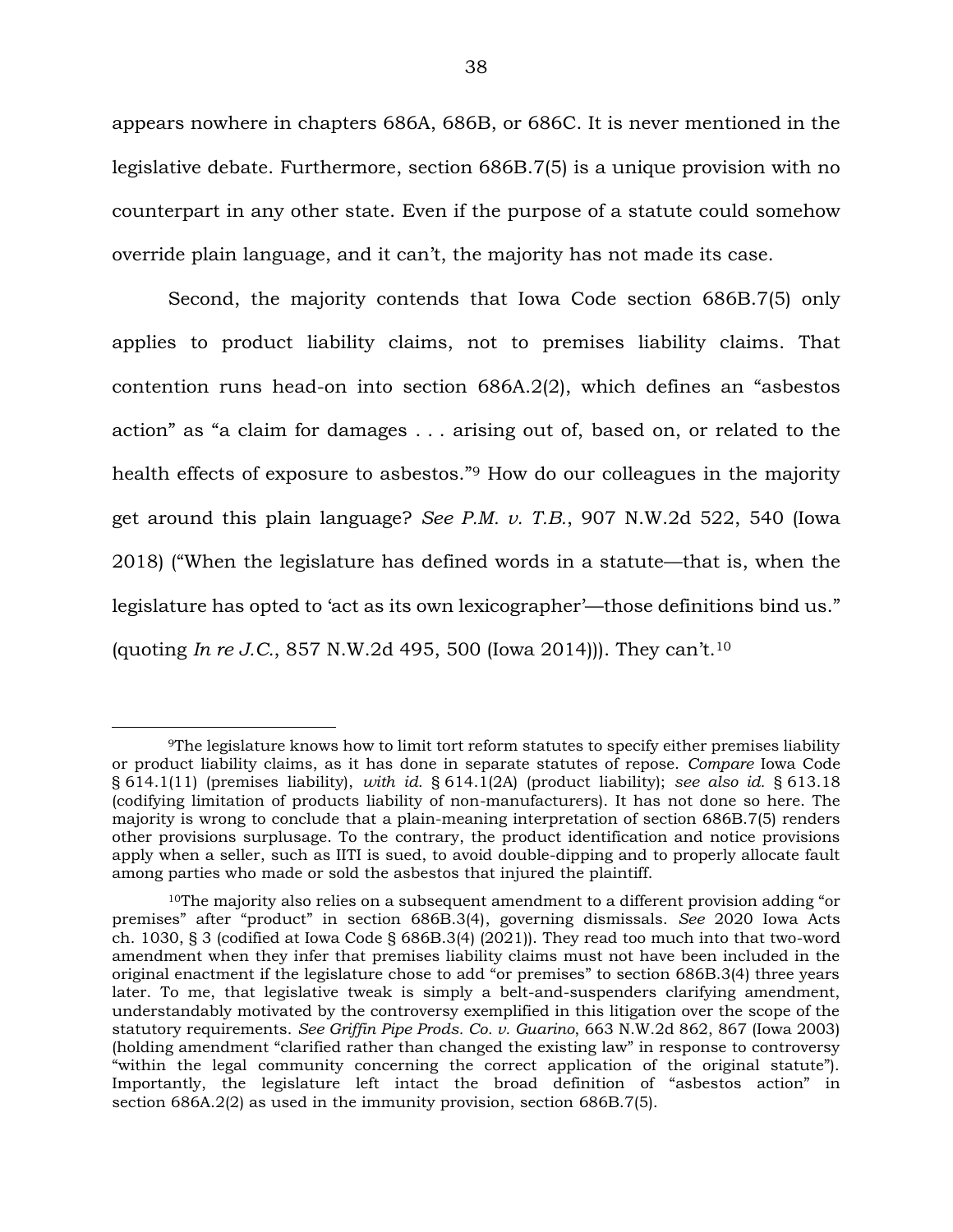Third, the majority relies on "the rule that 'statutes will not be construed as taking away common law rights existing at the time of enactment unless that result is imperatively required.' " *Ford v. Venard*, 340 N.W.2d 270, 273 (Iowa 1983) (quoting *Porter v. Porter*, 286 N.W.2d 649, 655 (Iowa 1979) (en banc)). The majority fails to mention that Iowa's legislature has codified a contrary rule for interpreting our state statutes: "The rule of the common law, that statutes in derogation thereof are to be strictly construed, has no application to this Code." Iowa Code § 4.2. The legislature is free to alter common law rights of action and did so in section 686B.7(5). This new statute supersedes prior common law.

Difficult cases of statutory interpretation do exist. *See Schmett v. State Objections Panel*, 973 N.W.2d 300, 304 (Iowa 2022) (per curiam) ("Statutory interpretation is not like proving math theorems, and it is sometimes difficult to come up with a neat answer that is intellectually satisfying."). This is not one of them.

Mesothelioma is a horrible disease. Reasonable people can argue that there are circumstances when even a non-seller or non-manufacturer of asbestos should be liable in an asbestos action. However, the legislature enacted a different rule in 2017, and we are obligated to follow it. *In re Det. of Geltz*, 840 N.W.2d 273, 274 (Iowa 2013) ("We must apply unambiguous operative statutory language as written without second-guessing the policy choices of the legislature.").<sup>11</sup> I would affirm the grant of summary judgment in favor of Alcoa.

<sup>11</sup>I agree with the determination by the court of appeals and our court's majority that the plaintiffs failed to present any constitutional challenge to the statute in district court and therefore failed to preserve error on any constitutional claim. The plaintiffs could have filed this